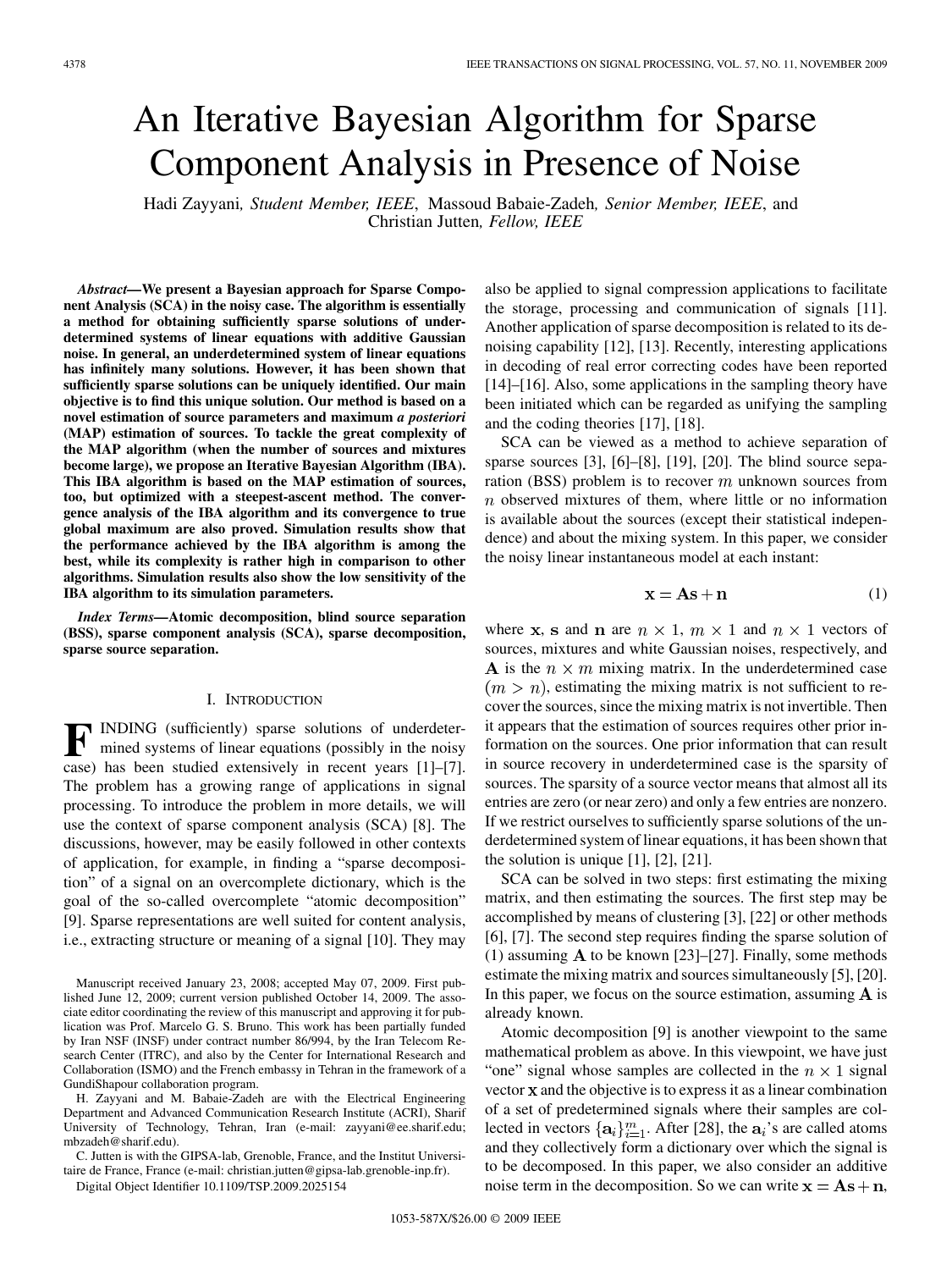where **A** is the  $n \times m$  dictionary (matrix) with the columns being the atoms and s is the  $m \times 1$  vector of coefficients. The vector **n** can be interpreted either as the noisy term of the original signal that we intend to decompose (the term that is not in the span of our dictionary) or as the allowed error for the decomposition process. A dictionary with  $m > n$  atoms is called *overcomplete*. It is clear that the representation of a signal on an overcomplete dictionary is not unique. However, as above, if a signal has a sufficiently sparse representation over such a dictionary, it would be unique under some mild conditions on the dictionary [4].

To obtain the sparse solution of (1), an approach is to search for solutions having minimum  $\ell^0$ -norm, i.e., minimum number of nonzero components. This method is computationally intractable when the dimension increases (due to the need for a combinatorial search), and it is too sensitive to noise (because any small amount of noise completely change the  $\ell^0$ -norm of a vector). Then, one of the most successful approaches of finding the sparse solution is Basis Pursuit (BP) [9], which achieves a convexification of the problem by replacing the  $\ell^0$ -norm with an  $\ell^1$ -norm. In other words, BP proposes to find the solution of (1) for which  $\sum_{i=1}^{m} |s_i|$  is minimized. The minimum  $\ell^1$ -norm solution is also the maximum *a posteriori* (MAP) source estimation under Laplacian source prior for the noiseless case [29]. As a main benefit, it can be easily implemented by linear programming (LP) methods (especially fast interior-point LP solvers). Recently, a fast method called smoothed- $\ell^0$  method has been proposed to minimize a smoothed approximation of the  $\ell^0$ -norm [25], [26]. The FOCal Underdetermined System Solver (FOCUSS) uses  $\ell^p$ -norm as a replacement for the  $\ell$ <sup>0</sup>-norm and a Lagrange multiplier method for the optimization [21]. Other simple approaches are Matching Pursuit (MP) [28], [30] and Orthogonal Matching Pursuit (OMP) [31] algorithms. Another refined algorithm is the stage-wise Orthogonal Matching Pursuit (stOMP) [32]. Recently, a fast iterative detection-estimation algorithm has been used to solve this problem [23]. Moreover, Bayesian approaches have been proposed: Sparse Bayesian Learning (SBL) [33] and recently, Bayesian Compressive Sensing (BCS) [34]. Finally, sparse reconstruction are possible using some new gradient methods like gradient pursuits [35] and gradient projection [36].

Among available methods for sparse decomposition, the fast methods (e.g., MP) usually do not produce accurate results, while BP which is guaranteed to asymptotically obtain the exact minimum  $\ell^0$ -norm solution will become computationally demanding for large dimensions. With regard to the new applications of this area in decoding [14] or denoising [12] in which the performance of the algorithm in presence of noise is very important, finding a new algorithm with a better accuracy is a necessity. In this paper, our main concern is in this way.

In our algorithm, we first proposed a three-step (sub-)optimum (in the MAP sense) method for SCA in the noisy underdetermined case for Bernoulli–Gaussian (BG) sources. It has the drawback of large complexity which is not tractable when there are many sources and mixtures. To tackle the great complexity, an iterative method for MAP estimation of sources is presented. This leads to a more efficient algorithm, which is again a three-step iterative Bayesian algorithm, among which two steps are expectation and maximization steps. These steps resemble the classical EM algorithm [37] which is also successfully used in [38].

BG sources is a usual model in the field of deconvolution, which is reviewed by Mendel in [39], and it was used especially in seismic deconvolution [39]–[43]. Using  $\ell^1$ -norm to find sparse solutions of linear systems of equations can also be traced back to Taylor *et al.* [40] in this field. The relaxation of the discrete nature of BG processes by using a Gaussian mixture model has been considered in [43], based on a cost function with a weighting parameter. The authors used an EM algorithm for estimating their parameters, with a heuristic method for choosing the weighting parameter. In contrast, our work is originated from a MAP algorithm and the treatment is totally Bayesian and the cost function is dependent on the statistical parameters. We also used iterative Bayesian techniques to estimate all the unknowns in a rather unified way. So, the global algorithm resembles an EM algorithm, while we used some other Bayesian techniques for parameter estimation.

Our approach can be categorized as a Bayesian method for SCA [5], [20], [44] which is efficient for large number of sources and mixtures.

The paper starts with the statement of the system model in Section II. Then, a MAP solution is proposed in Section III. Based on this algorithm, we develop the new Iterative Bayesian Algorithm (IBA) in Section IV. Section V provides proof of convergence of the proposed IBA algorithm. Finally, we present some simulation results in Section VI.

#### II. SYSTEM MODEL

The noise vector in the model (1) is assumed zero-mean Gaussian with a covariance matrix  $\sigma_n^2 \mathbf{I}$ . For modeling the sparse sources, we assumed the sources are inactive with probability p, and are active with probability  $1 - p$  (sparsity of sources implies that  $p$  is near 1). In the inactive case, the value of sources is zero and in the active case the value is obtained from a Gaussian distribution. This is called a Bernoulli–Gaussian model. The BG model is a realistic model in the sparse deconvolution applications and it has been extensively used in this literature [39]–[43]. This model has also been used in [16] for simultaneously modeling the impulse and background noise in a real-field channel coding system. It is also used to model the impulse noise in a communication channel [45], or the sparse vector in an application of regression [46]. This model is also suitable for sparse decomposition applications where we want to decompose a signal as a combination of only a few atoms of the dictionary, while the coefficients of the other atoms are zero. So, the probability density of the sources in SCA (or coefficients in sparse decomposition) is

$$
p(s_i) = p\delta(s_i) + (1 - p)N(0, \sigma_r^2).
$$
 (2)

In this model, any sample of the sources can be written as  $s_i = q_i r_i$  where  $q_i$  is a binary variable (with binomial distribution) and  $r_i$  is the amplitude of the *i*th source with Gaussian distribution. So the source vector can be written as

$$
\mathbf{s} = \mathbf{Q}\mathbf{r}, \qquad \mathbf{Q} = \text{diag}(\mathbf{q}) \tag{3}
$$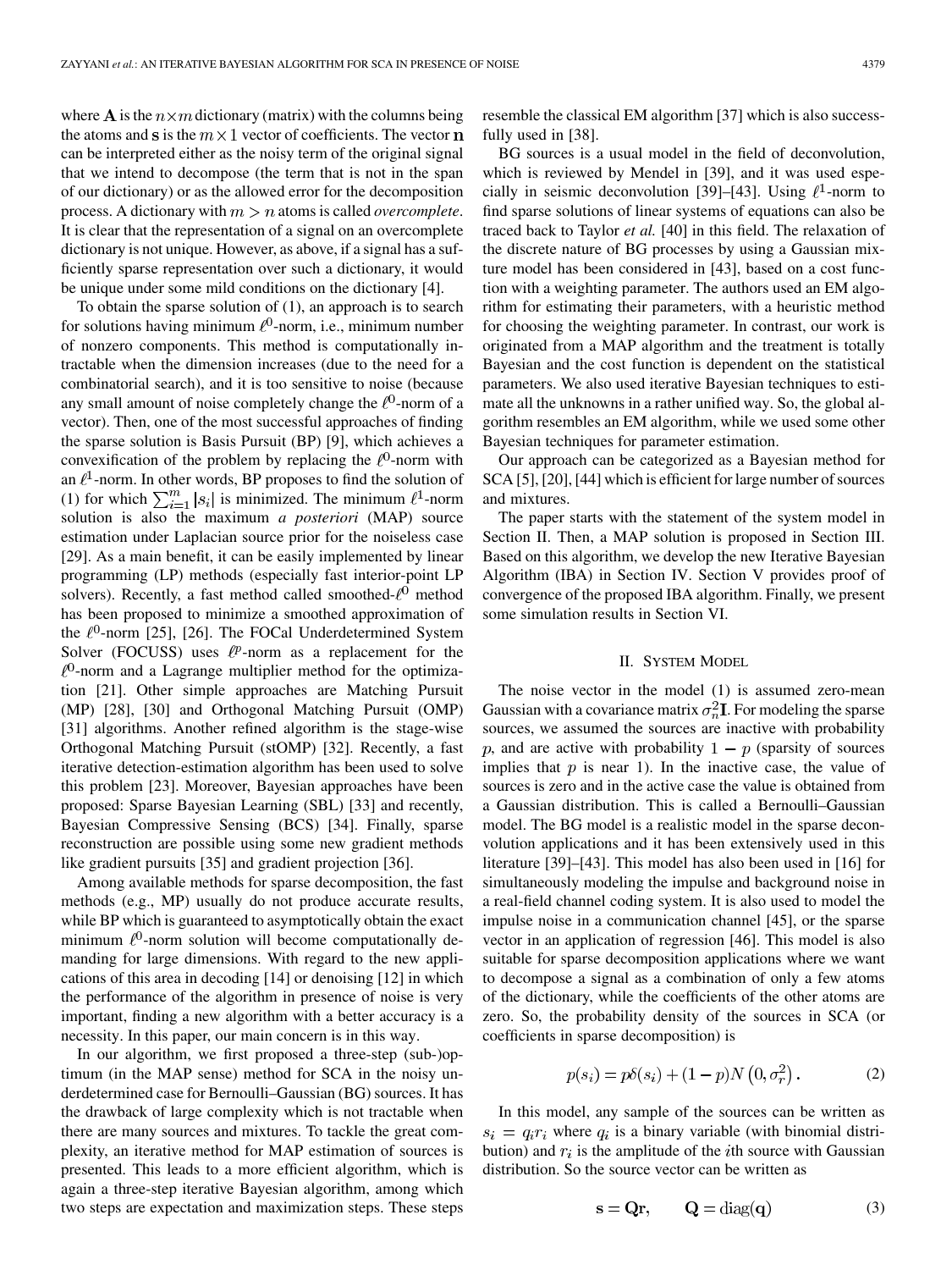

Fig. 1. Block diagram of our MAP algorithm.

where  $\mathbf{q} \stackrel{\Delta}{=} (q_1, q_2, \dots, q_m)^T$  and  $\mathbf{r} \stackrel{\Delta}{=} (r_1, r_2, \dots, r_m)^T$  are the "source activity vector" and "amplitude vector," respectively. Each element of the source activity vector shows the activity of the corresponding source. That is

$$
q_i = \begin{cases} 1 & \text{if } s_i \text{ is active} \\ 0 & \text{if } s_i \text{ is inactive} \end{cases} \text{ (with probability } 1 - p) \tag{4}
$$

Consequently, the probability  $p(\mathbf{q})$  of source activity vector q is equal to

$$
p(\mathbf{q}) = (1-p)^{n_a}(p)^{m-n_a} \tag{5}
$$

where  $n_a$  is the number of active sources i.e., the number of 1's in q. Note that, in this paper, we use the same notation  $p(.)$  for both the probability and for Probability Density Function (PDF).

## III. MAP ALGORITHM

In [24], we proposed a three-step MAP algorithm for the noisy sparse component analysis. Here, we explain it in details, because it is the basis of our IBA algorithm. Its block diagram is shown in Fig. 1, and consists of three steps. The first step is the estimation of the source parameters  $(p, \sigma_r)$  and noise parameter  $(\sigma_n)$ . If we define the parameter vector as  $\boldsymbol{\theta} = (p, \sigma_r, \sigma_n)^T$ , the objective of this step is to obtain an estimation of  $\theta$ . The second step is the estimation of the source activity vector  $(q)$  which is defined in (4). The last step is the source estimation.

#### *A. Parameter Estimation*

The parameter estimation step is done by a novel method based on second and fourth order moments (for p and  $\sigma_r$ ) and by a special application of EM algorithm [47] (for  $\sigma_n$ ). For estimating p and  $\sigma_r$ , let one of the mixtures, be  $x = \sum_{i=1}^m a_i s_i +$  $n = y + n$ . Then, neglecting the noise contribution (i.e., assuming  $\sigma_n \ll \sigma_r$ ), and taking into account that the sources are independent and zero-mean, then the relationship between the moments of the mixture and the moments of the sources are

$$
E(x^2) \approx E(y^2) = \left(\sum_i a_i^2\right) E\left(s_i^2\right) \tag{6}
$$

$$
E(x4) \approx E(y4) = \left(\sum_{i} a_i4\right) E(s_i4)
$$
  
+ 
$$
\left(6 \sum_{i,j,i \neq j} a_i2 a_j2\right) E2(s_i2) . \tag{7}
$$

In (6) and (7), we have assumed that the noise term is small and so the moments of the mixture without noise  $(y)$  are approximately the same as the moment of the true mixture  $(x)$ . From the above equations and by assuming that all the sources have equal moments (due to identical parameters) and the  $a_i$ 's are

known, the source moments can be computed. Especially, concerning the second and fourth order moments of the sources, one can obtain the following relations:

$$
m_2 = E\left(s_i^2\right) = (1 - p)\sigma_r^2\tag{8}
$$

$$
m_4 = E\left(s_i^4\right) = 3(1-p)\sigma_r^4.
$$
 (9)

From  $(8)$  and  $(9)$ , we can compute the two source parameters:

$$
\hat{\sigma}_r = \sqrt{\frac{\hat{m}_4}{3\hat{m}_2}}\tag{10}
$$

$$
\hat{p} = 1 - \frac{3\hat{m}_2^2}{\hat{m}_4} \tag{11}
$$

where  $\hat{m}_2$  and  $\hat{m}_4$  are estimated by (6) and (7). Moreover,  $E(x^2)$ and  $E(x^4)$  are estimated from empirical expectation (weighted sum) of the corresponding mixture. To estimate the observation noise variance  $(\sigma_n)$ , we use a special application of EM algorithm introduced in [47] which gives a maximum likelihood estimation of parameters of a Mixture of Gaussian (MoG) (centers, probabilities, and variances) distribution from its samples. Since each  $s_i$  can be either active or inactive, a mixture  $c_n = \sum_{i=1}^m a_i s_i + n$  can be modeled by a mixture of  $2^m$  Gaussian components. Since p is close to one  $(p \approx 1)$ , one can neglect powers of  $(1-p)$  greater than one, which leads to the following approximation of noisy sparse MoG:

$$
p(x) \approx (p)^m N(0, \sigma_n^2) + (p)^{(m-1)} (1-p) \times \sum_{i=1}^m N(0, a_i^2 \sigma_r^2 + \sigma_n^2).
$$
 (12)

This equation shows that each mixture has a MoG distribution and the smallest variance of these Gaussians is the variance of the noise  $(\sigma_n)$ . Consequently, for estimating  $\sigma_n$ , the EM algorithm in [47] is applied to one of the mixture signals.

#### *B. Estimation of the Source Activity Vector*

To estimate the source activity vector  $(q)$ , we use the MAP detector which maximizes the posterior probability  $p(\mathbf{q}|\mathbf{x})$ . Using the Bayes' rule:

$$
p(\mathbf{q}|\mathbf{x}) = \frac{p(\mathbf{q})p(\mathbf{x}|\mathbf{q})}{p(\mathbf{x})}
$$
(13)

the MAP detector should maximize  $p(\mathbf{q})p(\mathbf{x}|\mathbf{q})$ . The prior source activity probability  $(p(q))$  is given by (5). The likelihood  $(p(\mathbf{x}|\mathbf{q}))$  has a Gaussian distribution with the following conditional covariance:

$$
\mathbf{Q}_q = E(\mathbf{x}\mathbf{x}^T | \mathbf{q}) = \mathbf{A}\mathbf{V}_q \mathbf{A}^T + \sigma_n^2 \mathbf{I}
$$
 (14)

where the matrix  $V_q$  is the conditional covariance of the sources and can be stated as

$$
\mathbf{V}_q = \sigma_r^2 \mathbf{Q} \tag{15}
$$

where  $Q$  was defined in (3). Consequently, the prior probability  $p(\mathbf{x}|\mathbf{q})$  has the following Gaussian form:

$$
p(\mathbf{x}|\mathbf{q}) = \frac{1}{\sqrt{\det(2\pi \mathbf{Q}_q)}} \exp\left(\frac{-1}{2}\mathbf{x}^T \mathbf{Q}_q^{-1} \mathbf{x}\right) \tag{16}
$$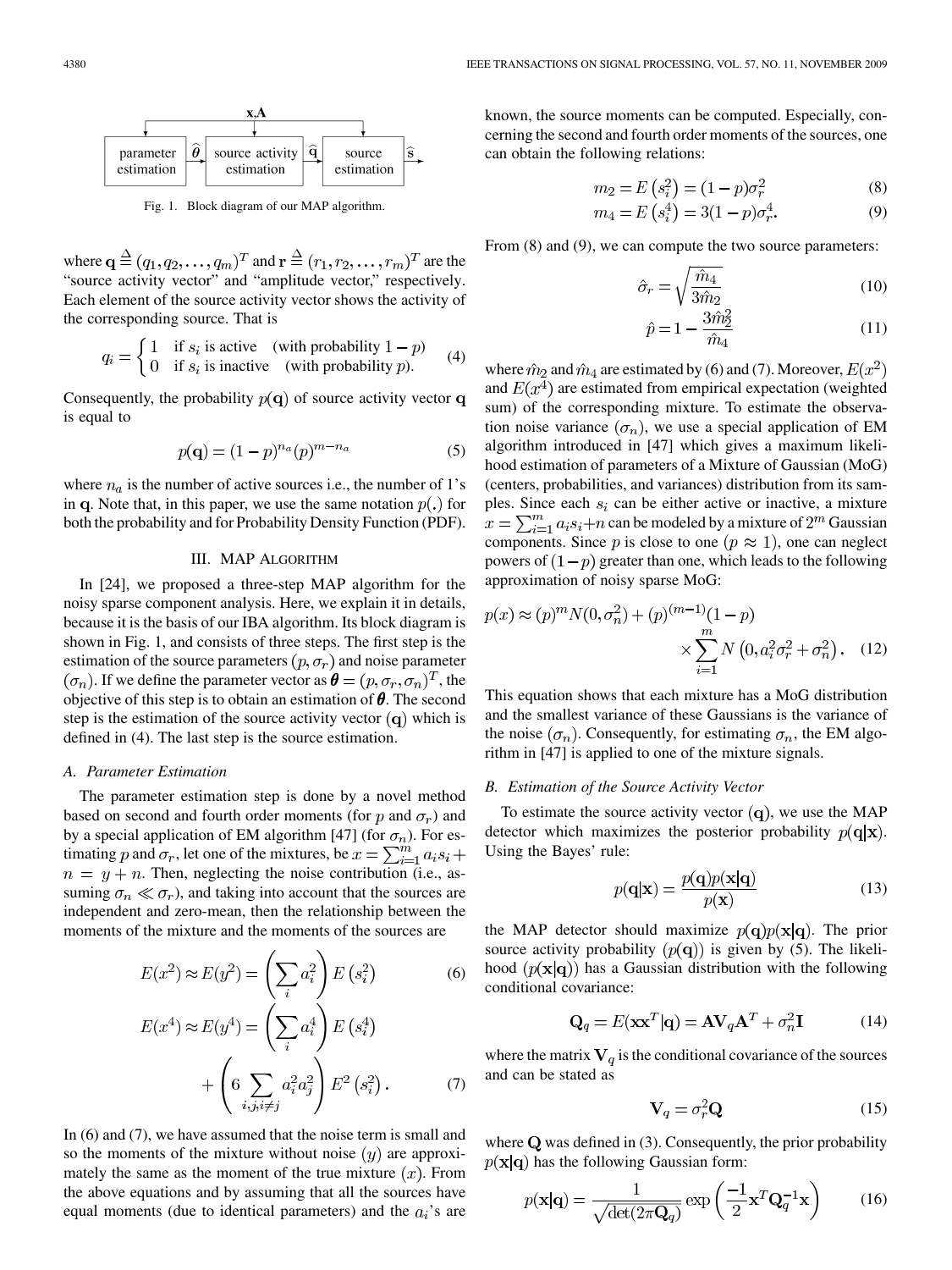and the MAP detector maximizes the  $p(\mathbf{q})p(\mathbf{x}|\mathbf{q})$  over all  $2^m$ cases for all source activity vectors:

$$
\mathbf{q}_{\text{MAP}} = \underset{\mathbf{q}}{\text{arg}\max} \frac{p(\mathbf{q})}{\sqrt{\det(2\pi \mathbf{Q}_q)}} \exp\left(\frac{-1}{2} \mathbf{x}^T \mathbf{Q}_q^{-1} \mathbf{x}\right). (17)
$$

#### *C. Estimation of Sources*

After estimating the source activity vector, the estimation of sources is achieved with the estimation of amplitudes  $(r_i$ 's), i.e., of amplitude vector  $(r)$ . The vector r has a Gaussian distribution and hence its MAP estimation is equal to its linear least square  $(LLS)$  estimation [48]. The LLS estimation of  $\bf{r}$  by knowing the source activity vector and the mixture vector has the following form [48]:

$$
\hat{\mathbf{r}}_{\text{LLS}} = E(\mathbf{r}\mathbf{x}^T | \mathbf{q}) E(\mathbf{x}\mathbf{x}^T | \mathbf{q})^{-1} \mathbf{x}.
$$
 (18)

The calculation of the two terms  $E(\mathbf{r}\mathbf{x}^T|\mathbf{q})$  and  $E(\mathbf{x}\mathbf{x}^T|\mathbf{q})$  results in the following equations:

$$
E(\mathbf{r}\mathbf{x}^T|\mathbf{q}) = \sigma_r^2 \mathbf{Q}\mathbf{A}^T
$$
 (19)

$$
E(\mathbf{x}\mathbf{x}^T|\mathbf{q}) = \sigma_r^2 \mathbf{A} \mathbf{Q} \mathbf{A}^T + \sigma_n^2 \mathbf{I}.
$$
 (20)

Then, the source amplitudes are estimated as

$$
\hat{\mathbf{r}} = \sigma_r^2 \mathbf{Q} \mathbf{A}^T \left( \sigma_r^2 \mathbf{A} \mathbf{Q} \mathbf{A}^T + \sigma_n^2 \mathbf{I} \right)^{-1} \mathbf{x}.
$$
 (21)

The maximization of  $p(\mathbf{q})p(\mathbf{x}|\mathbf{q})$  may be done by exhaustive search over the discrete space of vectors q with  $2<sup>m</sup>$  discrete elements. This method can solve the SCA problem only for a small number of sources (for example  $m < 12$ ). However, the complexity of this algorithm, based on an exhaustive search, can be alleviated with the IBA algorithm described in the next section.

#### IV. ITERATIVE BAYESIAN ALGORITHM

#### *A. Basic Idea*

In the MAP algorithm, the maximization of the posterior probability given by (17) is done by a combinatorial search over the discrete space. In this section, we propose a maximization method based on first converting the problem to a continuous maximization and then using a steepest-ascent algorithm. In this purpose, we use a mixture of two Gaussian model centered around 0 and 1 with sufficiently small variances. Thus, the discrete binomial variable  $q_i$  is converted to a variable with the following form:

$$
q_i \sim pN\left(0, \sigma_0^2\right) + (1 - p)N\left(1, \sigma_0^2\right). \tag{22}
$$

To avoid local maxima of (17) a gradually decreasing variance is used in the different iterations (this is similar to what is done in simulated annealing algorithms, and to graduated nonconvexity [49]). However,  $(17)$ , as a cost function with respect to q, is very complex to work with.

The main idea of our algorithm is that the source estimation is equivalent to estimation of vectors  $q$  and  $r$  (as observed from (3)) and can be done iteratively. First, an estimated vector  $\hat{q}$  is assumed and then the MAP estimate of the vector  $\mathbf r$  based on the known  $\hat{q}$  and the observation vector **x** is obtained (we refer to it as  $\hat{\mathbf{r}}$ ). Secondly, the MAP estimate of vector q is obtained based on estimated vector  $\hat{\mathbf{r}}$  and observation vector **x** (we refer to it as vector  $\hat{q}$ ). Therefore, the MAP estimation of sources is achieved through two other elementary MAP estimation steps.

In the first step, a source activity vector  $\hat{q}$  is assumed and the estimation of  $\bf{r}$  will be computed. Because the vector  $\bf{r}$  is Gaussian, its MAP estimate is equal to the LLS estimation [48] and can be computed as follows:

$$
\hat{\mathbf{r}}_{\text{MAP}} = \hat{\mathbf{r}}_{\text{LLS}} = E(\mathbf{r}|\mathbf{x}, \hat{\mathbf{q}}) = E(\mathbf{r}\mathbf{x}^T|\hat{\mathbf{q}})E(\mathbf{x}\mathbf{x}^T|\hat{\mathbf{q}})^{-1}\mathbf{x}.
$$
\n(23)

This step can be called Expectation step or Estimation step (E-step). Computation and simplification of (23) (similar to what done in [24]) leads to the following equation which is similar to  $(21)$ :

$$
\hat{\mathbf{r}} = \sigma_r^2 \hat{\mathbf{Q}} \mathbf{A}^T \left( \sigma_r^2 \mathbf{A} \hat{\mathbf{Q}} \mathbf{A}^T + \sigma_n^2 \mathbf{I} \right)^{-1} \mathbf{x}.
$$
 (24)

In the second step which can be called Maximization step (M-step), we estimate q based on known  $\hat{\mathbf{r}}$  and observed x. The MAP estimation is

$$
\hat{\mathbf{q}}_{\text{MAP}} = \underset{\mathbf{q}}{\arg\max} p(\mathbf{q}|\mathbf{x}, \hat{\mathbf{r}}) \equiv \underset{\mathbf{q}}{\arg\max} p(\mathbf{q}|\hat{\mathbf{r}}) p(\mathbf{x}|\mathbf{q}, \hat{\mathbf{r}})
$$
\n
$$
\equiv \underset{\mathbf{q}}{\arg\max} p(\mathbf{q}) p(\mathbf{x}|\mathbf{q}, \hat{\mathbf{r}})
$$
\n
$$
\equiv \underset{\mathbf{q}}{\arg\max} (\log p(\mathbf{q}) + \log p(\mathbf{x}|\mathbf{q}, \hat{\mathbf{r}})). \tag{25}
$$

Equation (22) implies that, in (25)  $p(\mathbf{q})$  can be computed as a continuous variable:

$$
p(\mathbf{q}) = \prod_{i=1}^{m} p(q_i)
$$
  
= 
$$
\prod_{i=1}^{m} \left[ p \exp\left(\frac{-q_i^2}{2\sigma_0^2}\right) + (1-p) \exp\left(\frac{-(q_i-1)^2}{2\sigma_0^2}\right) \right]. (26)
$$

In addition, the term  $p(\mathbf{x}|\mathbf{q}, \hat{\mathbf{r}})$  in (25) can be computed as

$$
p(\mathbf{x}|\mathbf{q}, \hat{\mathbf{r}}) = p_n(\mathbf{x} - \mathbf{A}\mathbf{Q}\hat{\mathbf{r}})
$$
  
=  $(2\pi\sigma_n^2)^{\frac{-m}{2}}$   
 $\times \exp\left(\frac{-1}{2\sigma_n^2}(\mathbf{x} - \mathbf{A}\mathbf{Q}\hat{\mathbf{r}})^T(\mathbf{x} - \mathbf{A}\mathbf{Q}\hat{\mathbf{r}})\right).$  (27)

Consequently, (25) writes as

$$
M - step: \quad \hat{\mathbf{q}} = \underset{q}{\arg\max} L(\mathbf{q}) \tag{28}
$$

where

$$
L(\mathbf{q}) = \sum_{i=1}^{m} \log (p(q_i)) - \frac{1}{2\sigma_n^2} (\mathbf{x} - \mathbf{A}\mathbf{Q}\hat{\mathbf{r}})^T (\mathbf{x} - \mathbf{A}\mathbf{Q}\hat{\mathbf{r}}).
$$
 (29)

Maximization of  $L(\mathbf{q})$  in the M-step can be done by the steepest-ascent method. The main steepest-ascent iteration is

$$
\mathbf{q}_{k+1} = \mathbf{q}_k + \mu \frac{\partial L(\mathbf{q})}{\partial \mathbf{q}} \tag{30}
$$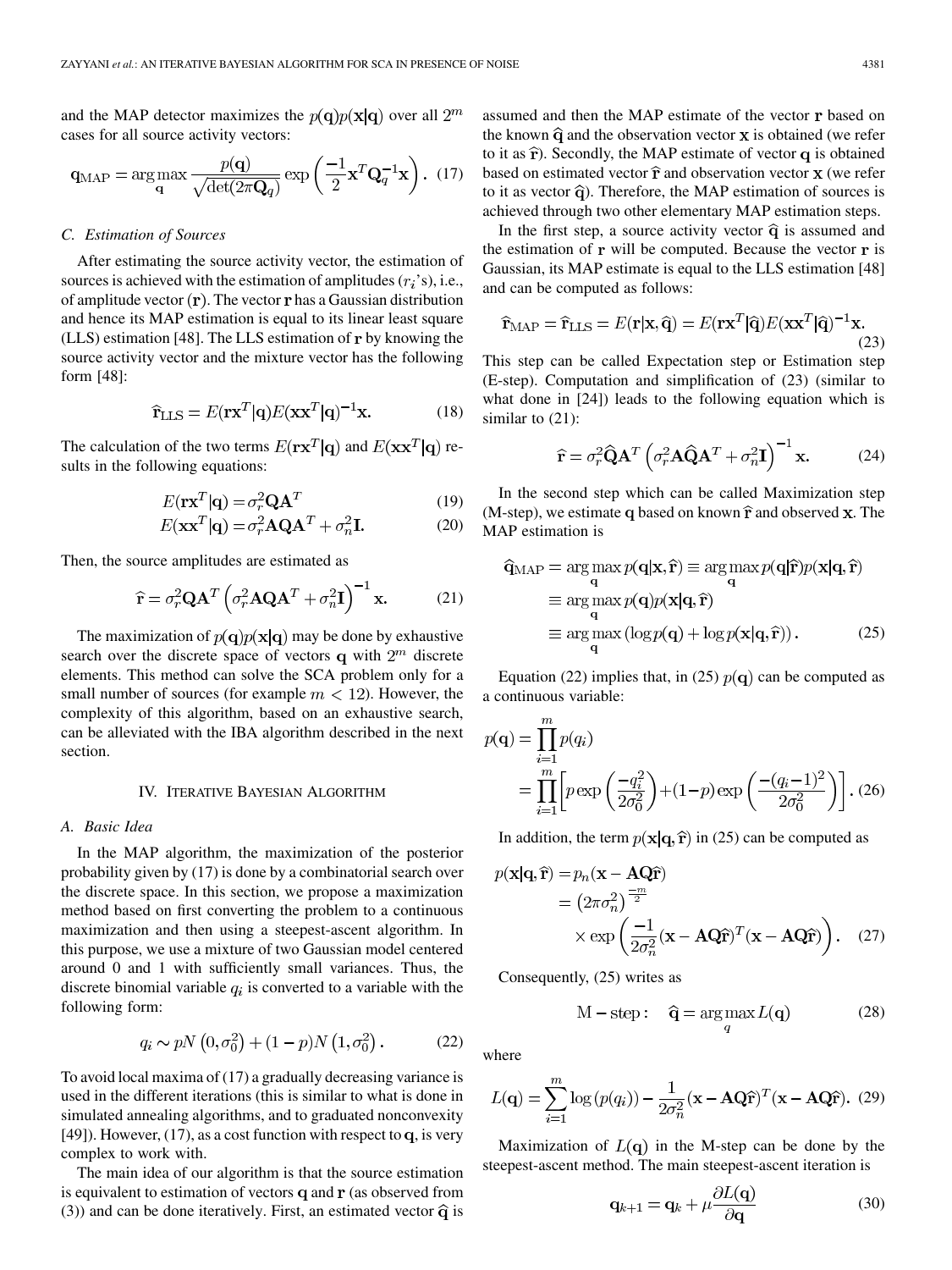where  $\mu$  is the step-size in the steepest-ascent method. After calculating the gradient (see Appendix I), the steepest-ascent algorithm for the M-step is

$$
\mathbf{q}_{k+1} = \mathbf{q}_k + \frac{\mu}{\sigma_0^2} \mathbf{g}(\mathbf{q}) + \frac{\mu}{\sigma_n^2} \text{diag}\left(\mathbf{A}^T (\mathbf{A} \mathbf{Q} \hat{\mathbf{r}} - \mathbf{x})\right). \hat{\mathbf{r}} \quad (31)
$$

where  $g(q)$ , given in Appendix I by (58), depends on  $\sigma_0$ . In successive iterations of our simulations, we gradually decrease the variance  $\sigma_0$  according to the series  $\sigma_0^{(i)} = \alpha \sigma_0^{(i-1)}$  where  $\alpha$  is selected between 0.6 and 1. In Section V, a suitable range on values of  $\mu$  for the convergence of the proposed IBA algorithm is calculated. This suitable interval means that if the step size  $\mu$ is selected in this interval, with a probability close to one, the convergence is insured. Assuming the columns of  $A$  are normalized to have unit norms, the suitable interval is

$$
0 < \mu < \frac{2}{\frac{1}{\sigma_0^2} + \frac{mM^*^2}{\sigma_n^2}} \tag{32}
$$

where  $M^* = \sigma_r Q^{-1} \left( \frac{1 - \sqrt[3]{0.99}}{2} \right)$ . As we see from (31) the second summand is responsible for increasing the prior probability  $p(\mathbf{q})$  while the third summand is responsible for decreasing the noise power  $||\mathbf{x} - \mathbf{As}||^2$ . When  $\sigma_0$  is much larger than  $\sigma_n$ , the second term is weaker than the third term and as a result the exactness of  $x = As$  is more relevant than the sparsity of s. When  $\sigma_0$  is comparable to  $\sigma_n$ , both terms are effective to yield the equilibrium point between sparsity and noise.

In summary, the overall algorithm is a three-step iterative algorithm the first two steps of which are E-step and M-step in (24) and (31), while the last step, explained in the next section, is the parameter estimation step.

#### *B. Parameter Estimation*

So far the parameters  $(p, \sigma_r$  and  $\sigma_n)$  are assumed to be known. The parameter estimation is necessary and can also be done iteratively. We also assume that the columns of the matrix have unit norms. In other words, the basis atoms of our dictionary are normalized to have unit norm. With these assumptions and by assuming the ergodicity of sources (i.e., the mixtures can be considered as samples of a random variable  $x_j = \sum_{i=1}^m a_{ji} s_i + e_j$  where  $a_{ji} = b_{ji}/\sqrt{b_{1i}^2 + b_{2i}^2 + \ldots + b_{ni}^2}$ and  $b_{ii}$  is a random variable with uniform distribution on  $[-1,1]$ and  $s_i$  and  $e_j$  are random variables), and by neglecting the noise power, we have  $E(x_i^2) = mE(a_{ii}^2)E(s_i^2)$ . In addition, we know that  $\sum_{i=1}^{n} a_{ii}^2 = 1$  and hence we deduce  $E(a_{ii}^2) = 1/n$ . Finally, from (8), we have  $E(s_i^2) = (1-p)\sigma_r^2$ , and therefore we can write

$$
\widehat{\sigma_r} = \sqrt{\frac{nE\left(x_j^2\right)}{m(1-\widehat{p})}}\tag{33}
$$

With the initialization of  $\hat{p}$  with  $\hat{p}^{(0)}$ , we will have . For the starting noise variance, we choose  $\widehat{\sigma}_n^{(0)} = \widehat{\sigma}_r/10$ . In [27], we used the algorithm with a simple non iterative parameter estimation step that was stated above. But, here these simple non iterative estimates are just used as the initial estimation of the parameters. Along the

\n- Initialization:
\n- 1) Let 
$$
\theta_0
$$
 equal to the initial parameter estimation:
\n- $\hat{p}^{(0)}$ : arbitrary value in [0.5 1],
\n- $\hat{\sigma}_r^{(0)} = \sqrt{\frac{nE(x_j^2)}{m(1-\hat{p}^{(0)})}}, \hat{\sigma}_n^{(0)} = \frac{\hat{\sigma}_r^{(0)}}{10}.$
\n- 2) Let  $s_0$ ,  $q_0$  and  $r_0$  equal to the initial solution from minimum  $\ell^2$ -norm:
\n- $s_0 = A^T (AA^T)^{-1} x$ ,  $q_0 = (s_0 > Th)$ ,  $r_0 = s_0.(s_0 > Th)$ .
\n- Until Convergence do:
\n- 1) E-step: solution obtained in (24).
\n- 2) M-step:
\n\n- for  $j = 1, \ldots, n_{\text{iteration}}$ :
\n\n- Update  $q$  with (31)
\n- Update  $q$  with (31)
\n- Update  $\sigma_0^{(j)} = \alpha \sigma_0^{(j-1)}$
\n- 3) Parameter Estimation Step: using (33), (34), (35) and (36).
\n- Final answer is  $\hat{s} = q_{\text{final}} r_{\text{final}}$ .
\n
\n

Fig. 2. Final overall IBA algorithm estimation.

iterations, we update the estimation of these parameters using the following simple equations:

$$
\widehat{p} = \frac{||\mathbf{q}||_0}{m} \tag{34}
$$

$$
\widehat{\sigma_n} = \frac{||\mathbf{x} - \mathbf{A}\mathbf{\widehat{s}}||_2}{\sqrt{n}}\tag{35}
$$

$$
\widehat{\sigma_r} = \frac{||\mathbf{r}||_2}{\sqrt{m}}\tag{36}
$$

where it is assumed that the number of sources  $m$  is known in advance. In addition to (36), we can use (33) to update the estimation of  $\sigma_r$  in the iterations.

It is shown in Appendix II that the formulas (34), (35), and (36) are the MAP estimates of the corresponding parameters based on knowing all the other unknowns.

Finally, the complete IBA algorithm, including the parameter estimation step, is summarized in Fig. 2. Since the active sources are Gaussian with a variance  $\sigma_r^2$ , we choose the threshold parameter Th as a fraction of  $\sigma_r$ . The exact value of Th determines the number of active sources in the first step. We will discuss about this parameter in the simulation results section.

#### V. CONVERGENCE ANALYSIS

In this section, we first prove that the log posterior probability  $L(s) \stackrel{\Delta}{=} \log p(s|\mathbf{x})$  is concave. Therefore, the unique maximum of this function is the global maximum. Then, we prove the convergence of the steepest-ascent algorithm in the M-step and find the suitable interval for the step-size  $(\mu)$  for the convergence of the steepest-ascent algorithm. Finally, the convergence of the overall IBA algorithm will be proved.

#### *A. Concavity of the Posterior Probability*

The log posterior probability function  $L(s)$  can be written as  $L(\mathbf{s}) \propto \log p(\mathbf{s}) + \log p(\mathbf{x}|\mathbf{s})$ , that we can decompose as

$$
L(\mathbf{s}) = \sum_{i=1}^{m} \log(p(s_i)) - \frac{1}{2\sigma_n^2} (\mathbf{x} - \mathbf{A}\mathbf{s})^T (\mathbf{x} - \mathbf{A}\mathbf{s}). \quad (37)
$$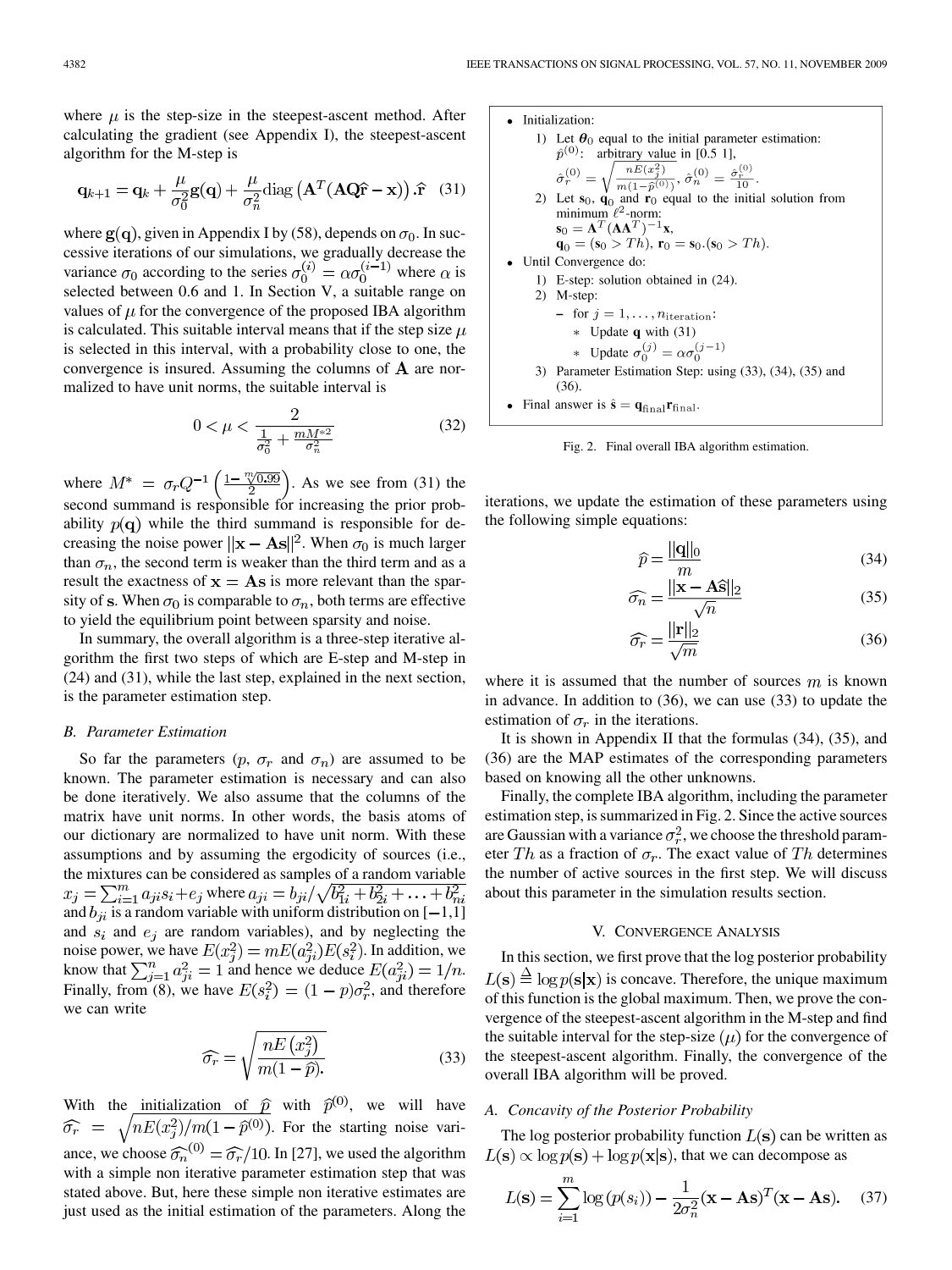To prove the concavity of  $L(s)$ , we prove the concavity of each  $\log(p(s_i))$  and the convexity of  $c(s) \stackrel{\Delta}{=} (\mathbf{x} - \mathbf{As})^T (\mathbf{x} - \mathbf{As}).$ Then, since the sum of concave functions is also concave, the proof is completed. As before, the probability distribution of sources in (2) is assumed to be a BG distribution

$$
p(s_i) = \frac{p}{\sigma_1 \sqrt{2\pi}} \exp\left(\frac{-s_i^2}{2\sigma_1^2}\right) + \frac{1-p}{\sigma_2 \sqrt{2\pi}} \exp\left(\frac{-s_i^2}{2\sigma_2^2}\right)
$$

with sufficiently small  $\sigma_1$ . To prove the concavity of  $\log(p(s_i))$ , we need to prove that its second derivative is negative. It is equivalent to prove that  $h(s_i) \triangleq p(s_i)p''(s_i) - p'(s_i)^2 < 0$ . Calculation of this function leads to the following formula:

$$
\frac{1}{2\pi}h(s_i) = -\frac{p^2}{\sigma_1^4} \exp\left(\frac{-s_i^2}{\sigma_1^2}\right) - \frac{(1-p)^2}{\sigma_2^4} \exp\left(\frac{-s_i^2}{\sigma_2^2}\right) \n+ \frac{p(1-p)}{\sigma_1 \sigma_2} \left[ \left(\frac{s_i}{\sigma_1^2} - \frac{s_i}{\sigma_2^2}\right)^2 - \frac{1}{\sigma_1^2} - \frac{1}{\sigma_2^2} \right] \n\times \exp\left(\frac{-s_i^2}{2\sigma_1^2} - \frac{-s_i^2}{2\sigma_2^2}\right).
$$
\n(38)

Let  $s_i = 0$ . Then

$$
\frac{1}{2\pi}h(0) = -\frac{p^2}{\sigma_1^4} - \frac{p(1-p)}{\sigma_1\sigma_2} \left(\frac{1}{\sigma_1^2} + \frac{1}{\sigma_2^2}\right) < 0.
$$

Now assume that  $s_i \neq 0$ . If we denote  $t \stackrel{\Delta}{=} (s_i^2/\sigma_1^2)$ , then some terms in (38) are in the form of  $t^n \exp(-t)$ . If  $\sigma_1 \to 0$  or equivalently  $t \to \infty$  then  $t^n \exp(-t) \to 0$ . Using these results, the limit of the function  $h(s_i)$  is equal to

$$
\lim_{\sigma_1 \to 0} h(s_i) = -\frac{(1-p)^2}{\sigma_2^4} \exp\left(\frac{-s_i^2}{\sigma_2^2}\right) < 0 \tag{39}
$$

which proves the concavity of  $log(p(s_i))$ . The convexity of  $c(s) = (\mathbf{x} - \mathbf{A}\mathbf{s})^T(\mathbf{x} - \mathbf{A}\mathbf{s}) = ||\mathbf{x} - \mathbf{A}\mathbf{s}||^2$  is obvious due to its parabolic shape.

## *B. Convergence of the Steepest-Ascent*

From (29) and by defining  $\mathbf{s}_{k+1} \triangleq \mathbf{Q}_{k+1} \mathbf{r}_k$ ,  $\mathbf{s}_k \triangleq \mathbf{Q}_k \mathbf{r}_k$ ,  $\mathbf{H} \stackrel{\Delta}{=} \mathbf{A}^T \mathbf{A}$  and  $\mathbf{b} = 2\mathbf{x} \mathbf{A}^T$ , we have

$$
L(\mathbf{q}_{k+1}) - L(\mathbf{q}_k) = \sum_{i=1}^{m} \log \frac{p(q_{k+1,i})}{p(q_{k,i})} - \frac{1}{2\sigma_n^2}
$$

$$
\times \left[ \mathbf{s}_{k+1}^T \mathbf{H} \mathbf{s}_{k+1}^T - \mathbf{s}_k^T \mathbf{H} \mathbf{s}_k^T - \mathbf{b} (\mathbf{s}_{k+1} - \mathbf{s}_k) \right]. \quad (40)
$$

If the above expression is positive, then the sequence  $L(\mathbf{q}_k)$ is an increasing sequence and since  $L(\mathbf{q})$  is upper bounded by the value  $m \log(p)$ , then the sequence has a limit and the convergence of the M-step (steepest-ascent) will be proved. To derive the positivity condition of (40), we write the M-step iteration as  $\mathbf{q}_{k+1} = \mathbf{q}_k + \mu \mathbf{c}_k$  where  $\mathbf{c}_k = (\partial L(\mathbf{q})/\partial \mathbf{q})|_{\mathbf{q} = \mathbf{q}_k}$ . Therefore, we have  $\mathbf{s}_{k+1} - \mathbf{s}_k = \mu \mathbf{C}_k \mathbf{r}_k$  where  $\mathbf{C}_k = \text{diag}(\mathbf{c}_k)$ . Substituting in (40) results in

$$
L(\mathbf{q}_{k+1}) - L(\mathbf{q}_k) = \sum_{i=1}^{m} \log \frac{p(q_{k+1,i})}{p(q_{k,i})} - \frac{\mu}{2\sigma_n^2}
$$

$$
\times \left[ \mu \mathbf{r}_k^T \mathbf{C}_k \mathbf{H} \mathbf{C}_k \mathbf{r}_k + \left( 2 \mathbf{s}_k^T \mathbf{H} - \mathbf{b} \right) \mathbf{C}_k \mathbf{r}_k \right]. \quad (41)
$$

After some algebra detailed in Appendix III, one obtains the following inequality:

$$
\frac{1}{\mu} \left[ L(\mathbf{q}_{k+1}) - L(\mathbf{q}_k) \right] \geq \mathbf{c}_k^T \left[ \mathbf{I} - \mu \mathbf{R} - \frac{\mu}{2\sigma_n^2} \mathbf{R}_1 \mathbf{H} \mathbf{R}_1 \right] \mathbf{c}_k
$$
\n(42)

where  $\mathbf{R}_1 = \text{diag}(r_i)$  and  $\mathbf{R}$  is defined in Appendix III. If the symmetric matrix  $\mathbf{D} \stackrel{\Delta}{=} \mathbf{I} - \mu \mathbf{R} - (\mu/2\sigma_n^2)\mathbf{R}_1\mathbf{H}\mathbf{R}_1$  is Positive Definite (PD) then the sequence  $L(\mathbf{q}_k)$  will be increasing, and, as mentioned above, the convergence of the M-step is guaranteed. For D being PD, all its eigenvalues should be positive. If we define  $\mathbf{E} \stackrel{\Delta}{=} \mathbf{R} + (1/2\sigma_n^2)\mathbf{R}_1\mathbf{H}\mathbf{R}_1$  then  $\mathbf{D} = \mathbf{I} - \mu \mathbf{E}$ . The PD property of  $D$  results in the following equation:

$$
\mu < \frac{1}{\lambda_{\text{max}}(\mathbf{E})} \tag{43}
$$

where  $\lambda_{\text{max}}(E)$  stands for the maximum eigenvalue of E. Since **R** is diagonal,  $\lambda_i(\mathbf{E}) = \lambda_i(\mathbf{R}) + (1/2\sigma_n^2)\lambda_i(\mathbf{R}_1\mathbf{H}\mathbf{R}_1)$ . Again since **R** is diagonal, its eigenvalues are  $\lambda_i(\mathbf{R})$  =  $\sum_{j=1}^{2} (r_j(q_{k,i})/2\sigma_0^2) = (1/2\sigma_0^2)$ , then we have

$$
\lambda_{\max}(\mathbf{E}) < \frac{1}{2\sigma_0^2} + \frac{1}{2\sigma_n^2} \lambda_{\max}(\mathbf{R}_1 \mathbf{H} \mathbf{R}_1). \tag{44}
$$

To obtain an upper bound for the maximum eigenvalue of  $E$ , we should find the upper bound for the maximum eigenvalue of  $\mathbf{R}_1 \mathbf{H} \mathbf{R}_1$ . Since  $\mathbf{R}_1 \mathbf{H} \mathbf{R}_1 = (\mathbf{A} \mathbf{R}_1)^T (\mathbf{A} \mathbf{R}_1)$ , it is PD and hence all of its eigenvalues are positive. Therefore, we can write

$$
\lambda_{\max}(\mathbf{R}_1 \mathbf{H} \mathbf{R}_1) \leqslant \sum_{i=1}^{m} \lambda_i = \text{trace}(\mathbf{R}_1 \mathbf{H} \mathbf{R}_1) = \text{trace}(\mathbf{R}_1^2 \mathbf{H}).
$$
\n(45)

Since  $\mathbf{R}_1 \triangleq \text{diag}(r_i)$ , the elements of  $\mathbf{R}_1$  and hence  $\lambda_{\text{max}}(\mathbf{R}_1 \mathbf{H} \mathbf{R}_1)$  can theoretically be infinitely large. However, noting that  $p(|r_i| < M) = 1 - 2Q((M/\sigma_r)),$ we can determine a suitable interval for the maximum value of  $\lambda_{\text{max}}(\mathbf{R}_1 \mathbf{H} \mathbf{R}_1)$ . For the cases which  $|r_i| < M$ , with probability which we want to be very close to 1 (for example  $\gamma = 0.99$ ). Hence, we must choose the value as . Consequently, to be sure that with a probability  $\gamma$  close to 1 the convergence is guaranteed,  $\mu$  should be selected in the interval:

$$
0 < \mu < \frac{2}{\frac{1}{\sigma_0^2} + \frac{M^*^2}{\sigma_n^2} \text{trace}(\mathbf{A}^T \mathbf{A})}.\tag{46}
$$

By imposing the condition of normalized column to  $A$ , the diagonal elements of  $A<sup>T</sup>A$  is equal to one and hence we have trace( $A^T A$ ) = m. Therefore, the suitable interval can be simplified as

$$
0 < \mu < \frac{2}{\frac{1}{\sigma_0^2} + \frac{mM^{*2}}{\sigma_n^2}}.\tag{47}
$$

## *C. Convergence of the IBA Algorithm*

So far, we have shown the convergence of the M-step which is implemented with steepest-ascent method. To prove the convergence of the proposed IBA algorithm which is like an EM al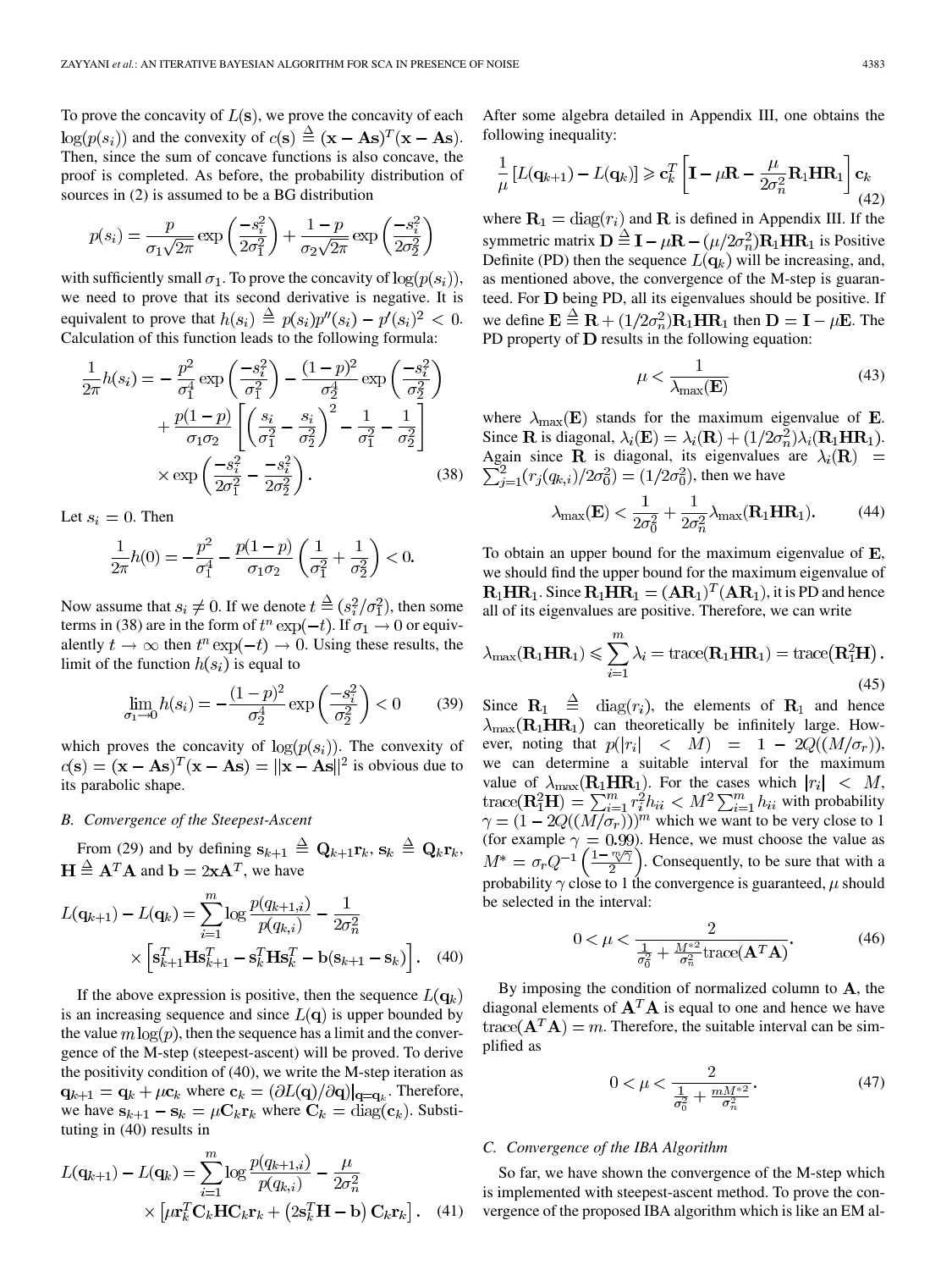gorithm, we should prove that the sequence  $L(\mathbf{s}_k)$  is increasing, where  $L(\mathbf{s}_k)$  is the log posterior probability defined in (37). Increasing of this sequence is evident throughout the M-step because the  $L(s)$  is equivalent to  $L(q)$  throughout the M-step. In the E-step the LLS estimation of  $\bf{r}$  is computed by (24). This estimation is also a MAP estimation. So, it maximizes our measure which is the posterior probability in the MAP sense. Since the logarithm function is monotonically increasing, MAP estimation is equivalent to maximizing the log posterior  $L(s)$ . So, the log posterior probability  $L(s)$  increases in each E-step and M-step, inside any  $k$ th iteration. So, in each iteration we can write

$$
L\left(\mathbf{s}_{\mathrm{M-step}}^{(k+1)}\right) > L\left(\mathbf{s}_{\mathrm{E-step}}^{(k+1)}\right) > L\left(\mathbf{s}_{\mathrm{M-step}}^{(k)}\right) > L\left(\mathbf{s}_{\mathrm{E-step}}^{(k)}\right)
$$
\n(48)

where the sequences of sources are

$$
\mathbf{s}_{\mathrm{E-step}}^{(k)} = \mathbf{Q}_{k-1} \mathbf{r}_k \tag{49}
$$

$$
\mathbf{s}_{\mathrm{M-step}}^{(k)} = \mathbf{Q}_k \mathbf{r}_k \tag{50}
$$

$$
\mathbf{s}_{\text{E}-\text{step}}^{(\kappa+1)} = \mathbf{Q}_k \mathbf{r}_{k+1} \tag{51}
$$

$$
\mathbf{s}_{\mathrm{M-step}}^{(\kappa+1)} = \mathbf{Q}_{k+1} \mathbf{r}_{k+1}.
$$
 (52)

Therefore, the sequence of  $L(\mathbf{s}_k)$  is converging to a local maximum  $\mathbf{s}^*$ . The concavity of the  $L(\mathbf{s})$  guarantee that this local maximum is equal to the global maximum which is the MAP solution of sparse sources.

## VI. EXPERIMENTAL RESULTS

In this section, the performance of the MAP algorithm and IBA algorithm is examined with concentrating on the IBA algorithm. The results of our algorithms are compared to the BP which is practically implemented by  $\ell^1$ -magic [50] and some other algorithms which are in the literature. This will be done by discussing the results of five experiments detailing different aspects of our algorithms, especially the effects of the parameters, of noise and of sparsity.

The sparse sources are artificially generated using the BG model in (2). In all simulations, we used  $p = 0.9$ ,  $\sigma_n = 0.01$ and  $\sigma_r = 1$  for the parameters of the BG model. A different source model will be used in the fourth experiment for which the number of active sources is fixed and the locations of the active sources are chosen randomly. The noise vector is an additive white Gaussian noise with covariance matrix  $\sigma_n^2 \mathbf{I}$ . For investigating the noise effect, we define an input signal-to-noise ratio as

Input-SNR 
$$
\stackrel{\Delta}{=} 20 \log \left( \frac{\sigma_r}{\sigma_n} \right)
$$
. (53)

The mixing matrix entries are chosen randomly from a uniform distribution in  $[-1,1]$  and then the columns of the mixing matrix are normalized to unity. To evaluate the performance of our algorithms, we use two definitions. In sparse decomposition experiments (single realization of  ${\bf x} = {\bf A} {\bf s} + {\bf n}$ ), the output signal-to-noise ratio defined as

Output-SNR = 
$$
20 \log (||\mathbf{s}||_2 / ||\mathbf{s} - \hat{\mathbf{s}}||_2)
$$
 (54)

is used as the performance measure. But in sparse component analysis experiments (many realizations of  $\mathbf{x}(t) = \mathbf{As}(t) +$  $\mathbf{n}(t)$ <sub> $i=1$ </sub>), we usually average over time to obtain the *Individual SNR* for each source, defined by

$$
SNR_i = 10 \log \left( \frac{\sum_{t=1}^{N} s_i^2(t)}{\sum_{t=1}^{N} (s_i(t) - \hat{s}_i(t))^2} \right)
$$
 (55)

and the final performance index (SNR) is the average of these SNRs.

For each experiment, the performance indexes are computed by averaging over 400 different realizations with new randomly chosen mixing matrix and sparse sources.

We use the CPU time as a measure of complexity. Although, the CPU time is not an exact measure, it can give us a rough estimation of the complexity for comparing our algorithm with other algorithms. Our simulations were performed in MATLAB7.0 environment using an Intel 2.80-GHz processor with 1024 MB of RAM and under Linux operating system.

# *A. Experiment 1—Performance Evaluation of the MAP Algorithm*

*1) Parameter Estimation:* In this experiment, the main goal is to investigate the parameter estimation techniques described in Section III-A. Eight sources  $(m = 8)$  are selected with source parameters  $p = .9, \sigma_r = 1$  and the noise parameter  $\sigma_n = .01$ . Then, the mixture signals are obtained by the model (1). This experiment estimates the three unknown parameters from only  $N$  observations (or samples) of mixtures. Furthermore, 100 iterations are used for the EM algorithm for estimating  $\sigma_n$ . To measure the performance of estimating these parameters, we computed the normalized mean square error, defined as follows. Let (param) be the true parameter and  $(\widehat{\text{param}}_i)$  be the estimated parameter in the *i*th experiment, then the normalized mean square error (over the 400 realizations) is defined as

$$
e_n = \frac{\frac{1}{400} \sum_{i=1}^{400} (\text{param} - \text{páram}_i)^2}{\text{param}^2}.
$$
 (56)

The normalized mean square errors (in percent) versus the observation number are depicted in Fig. 3. As it can be seen, even for small number of samples (due to sparsity, the significant samples are then very few) the estimates for  $p, \sigma_r$  are acceptable. By increasing the number of observations, better estimates of parameters are obtained and the errors decrease.

*2) Overall Source Estimation:* In this experiment, the MAP algorithm is compared to BP. Moreover, to investigate the effect of parameter estimation error, the MAP algorithm was simulated in two cases: one with the actual parameters and the other with estimated parameters.

As before, the simulation parameters are  $m = 8$ ,  $p = .9$ ,  $\sigma_r = 1$  and  $\sigma_n = .01$ . The number of samples is  $N = 1000$  and the number of mixtures  $(n)$  varies between 3 to 7. The results of three algorithms, namely BP, MAP with actual parameters and MAP with estimated parameters (all of them averaged on 400 simulations) are shown in Fig. 4. The results show that the average SNR (Temporal SNR) of the MAP algorithm is about 10 dB better than BP. Moreover, the averaged SNR of the MAP algorithm with estimated parameters is close to the averaged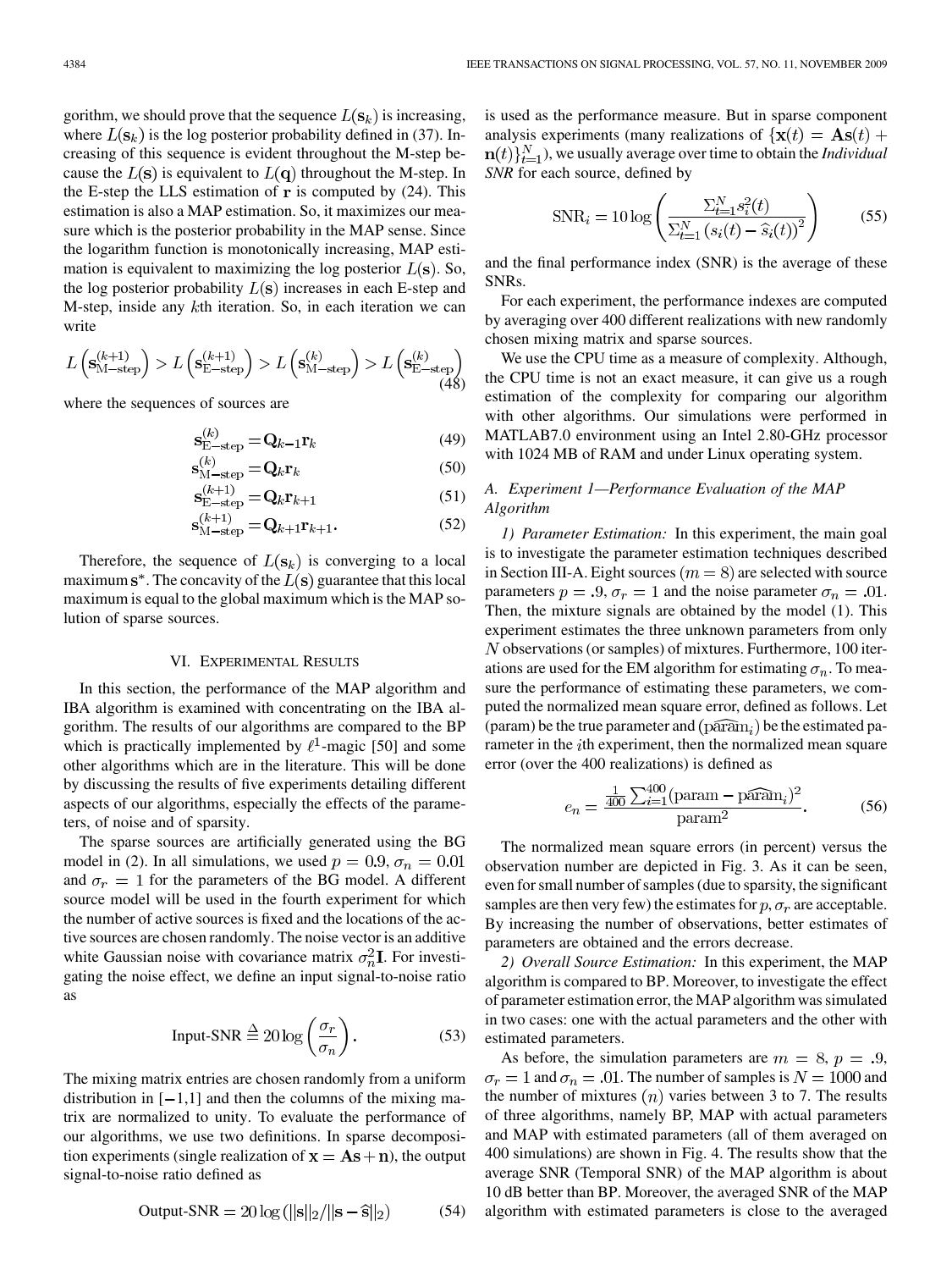

Fig. 3. The result of parameter estimation of the MAP algorithm in the case where  $m = 8$ ,  $n = 4$ ,  $p = .9$ ,  $\sigma_r = 1$  and  $\sigma_n = .01$ . The results are averaged on 400 simulations.



Fig. 4. The performance of MAP algorithm (with actual parameters and with estimated parameters) in comparison to LP method in the presence of noise, where  $m = 8$ ,  $N = 1000$ ,  $p = .9$ ,  $\sigma_r = 1$  and  $\sigma_n = .01$ . The results are averaged on 400 simulations.

SNR with actual parameters. Consequently, the MAP algorithm is robust to the parameter errors: in fact, for  $N = 1000$ , although the relative estimation errors of p and  $\sigma_r$  achieve about 10% and 5% (Fig. 3), the SNR loss with estimated parameters is less than 1 dB (Fig. 4).

# *B. Experiment 2—Performance Evaluation of the IBA Algorithm*

In this section, the performance of the IBA algorithm is investigated, and compared with different algorithms for various noise levels i.e., input SNRs. In this experiment, the simulation parameters are  $m = 1024$ ,  $n = 512$ ,  $p = .9$ ,  $\sigma_n = 0.01$  and  $\sigma_r = 1$ . In the M-step the value of  $\alpha$  can be chosen between 0.6 and 0.9 (see the third experiment which investigates the parameter selection). In this experiment, we select  $\alpha = 0.8$ . The initial value of  $\sigma_0$  is equal to 1. In this special case the suitable interval of  $\mu$  in (32) is  $0 < \mu < 2.1466 \times 10^{-7}$ . So, we

TABLE I PROGRESS OF THE ITERATIVE PARAMETER ESTIMATION TO ACTUAL PARAMETERS IN THE CASE OF  $m = 1024$ ,  $n = 512$ AND  $p = 0.9 \sigma_r = 1 \sigma_n = .01$ 

| itr.# | р      | $\sigma_r$ | $\sigma_n$ |
|-------|--------|------------|------------|
|       | 0.8000 | 0.7412     | 0.0782     |
| 2     | 0.8400 | 0.8310     | 0.0524     |
| 3     | 0.9070 | 1.0412     | 0.0082     |
|       | 0.9119 | 1.1206     | 0.0048     |
| 5     | 0.9119 | 1.1206     | 0.0055     |



Fig. 5. Output-SNR versus Input-SNR. Results of the IBA algorithm compared with other algorithms. The simulation parameters are  $m = 1024$ ,  $n = 512$ ,  $p = 0.9$ ,  $\sigma_r = 1$ ,  $\alpha = 0.8$ , and  $\mu = 10^{-7}$ . Five iterations are used for the M-step (steepest-ascent). Results are averaged on 400 simulations.

chose  $\mu = 10^{-7}$ . For the initial value of the parameter p, we selected the value  $\hat{p}^{(0)} = 0.8$  because it is a good tradeoff, and the initial value must imply a sufficient number of active sources. The practical value of Th in Fig. 2, is selected as  $\hat{\sigma}_r^{(0)}/4$  because it provides slightly better results (refer to experiment 3). The simulations show that, for these parameters, only 4 or 5 iterations are sufficient to maximize the expression  $L(\mathbf{q})$  in the M-step. IBA algorithm usually converges at the third and fourth iterations in our simulations. Therefore, 5 iterations are used for the M-step and for the overall IBA algorithm, we stop the algorithm when the condition  $(||{\bf s}^{(k)} - {\bf s}^{(k-1)}||_2/||{\bf s}^{(k)}||_2) < 0.001$ is satisfied.

Table I shows the progress of iterative parameter estimation to actual parameters. The results of output SNR versus input SNR are shown in Fig. 5 for our IBA algorithms and some other algorithms.

For comparison, we selected 4 representative algorithms. The first algorithm is OMP which is a pursuit algorithm which uses correlations between the signal and the atoms for selecting the current active atom. It also projects the residual signal to the surface of active atoms to update the coefficients at the end of each iteration. The second algorithm is BP which replaces  $\ell^0$ -norm by  $\ell^1$ -norm for the sparsity measure and uses LP methods. The third algorithm is smoothed- $\ell^0$  (SL0) which replaces the  $\ell^0$ -norm by a smoothed approximation of  $\ell^0$ -norm and then uses a steepest-descent method to find the sparse coefficient. Finally, the fourth algorithm is BCS algorithm which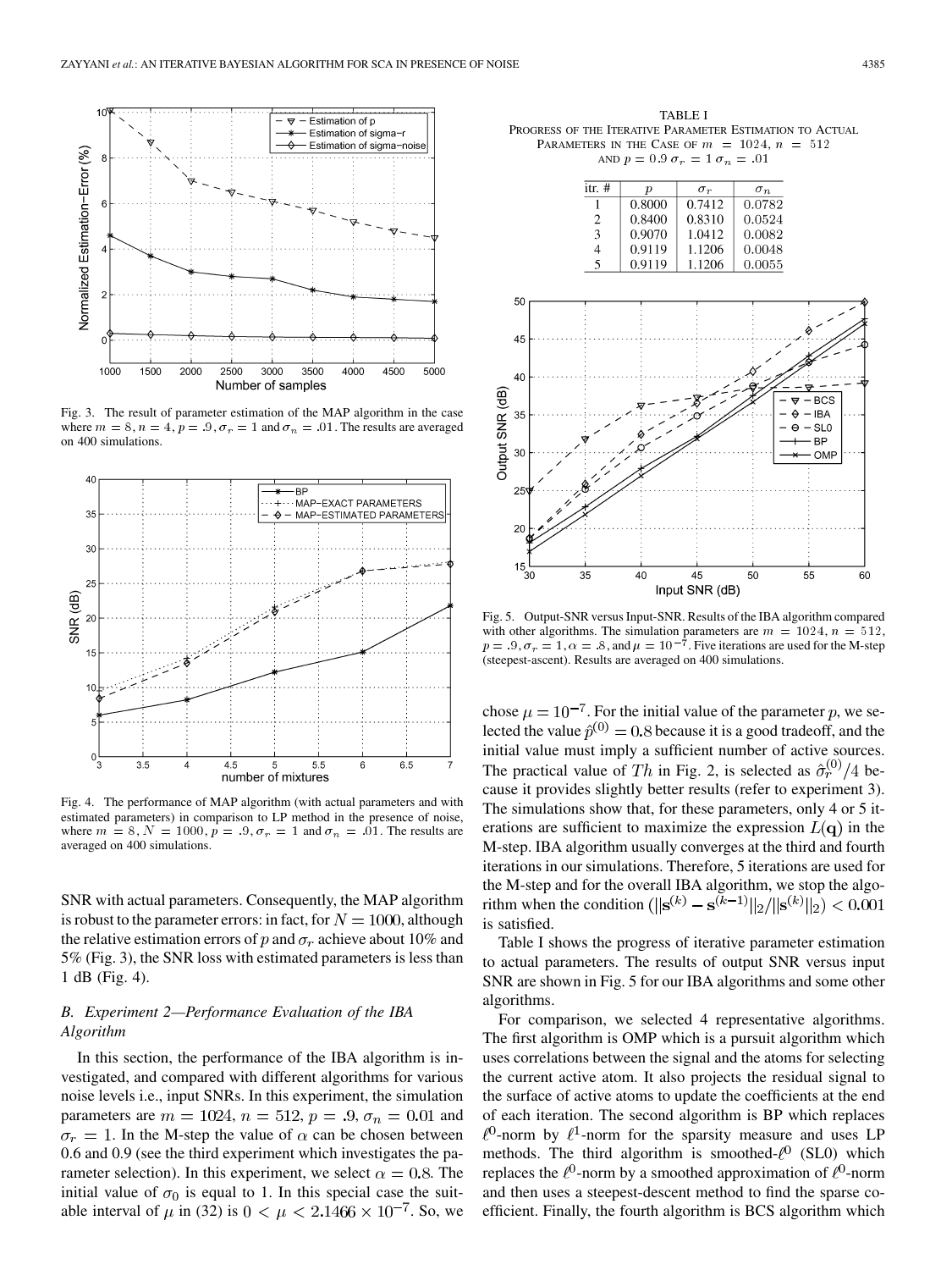60

 $5<sub>C</sub>$ 

Output-SNR (dB)

 $sigma-n=.05$ 

 $sigma-n=.02$ 

sigma-n=.01  $siama-n=.001$ 

 $\overline{\nabla}$ 

Fig. 6. Results of the IBA algorithm compared with other algorithms, for non BG sources. The simulation parameters are  $m = 1024$ ,  $n = 512$ ,  $p = .9$ ,  $\sigma_r = 1, \alpha = .8$ , and  $\mu = 10^{-7}$ . Five iterations are used for the M-step (steepest-ascent). Results are averaged on 400 simulations.

is a Bayesian algorithm which uses a hierarchical sparseness prior and a type-II maximum-likelihood (ML) procedure like the RVM method to estimate the unknown variables.

The number of iterations are 100 for OMP. For smoothed- $\ell^0$ , we used a sequence of  $\sigma$  as  $\sigma^{(k)} = 0.9\sigma^{(k-1)}$  from the initial estimated value to the final value 0.04 and  $L = 3$  and  $\mu = 2$ [25]. For BCS and BP, we used the author recommendations for choosing the parameters. As we can see from the figure, our performance is somewhat better than other methods like BP, OMP and SL0. Only, BCS provides better performance specially for low SNRs.

We ran another experiment for sources, different of the BG model. In this experiment, the sources are fixed and equal to 1 from index 1 to 20 and also are fixed and equal to 0 for other indexes (from 21 to 1024). The results for this special case are shown in Fig. 6. In this special case, the IBA algorithm achieves the second best performance, just after BCS algorithm.

#### *C. Experiment 3—Dependence on the Parameters*

In this experiment, the effect of the simulation parameters ( $\alpha$ ) and  $Th$  in Fig. 2) is investigated.

*1) Effect of*  $\alpha$ : In this experiment, we consider the effect of the parameter  $\alpha$ , which is the scale factor controlling the decreasing rate of  $\sigma_0$  ( $\sigma_0^{(v)} = \alpha \sigma_0^{(v-1)}$ ). The experiment results are shown in Fig. 7, which represents the averaged output-SNR versus  $\alpha$ , for different values of  $\sigma_n$  [Fig. 7(a)] and  $k = m(1-p)$ [Fig. 7(b)]. The value  $\sigma_n$  determines the noise standard deviation. The value  $k = m(1 - p)$ , which represents the average number of active sources, determines the degree of sparsity of the sources.

It is clear from Fig. 7(a) that the value of  $\alpha$  can be selected properly between a lower bound (0.6) and an upper bound (0.9). In this experiment the values of other parameters are  $\mu = 10^{-7}$ ,  $k = m(1-p) = 100$ . The performance decreases when  $\alpha$  is too close to one (in this case .95). However, our experiments show the low sensitivity of our algorithm to this parameter. A good choice of this parameter is around 0.8.



From [1] and [2], we know that  $k \leq n/2$  is a theoretical limit for uniqueness of the sparsest solution. In Fig. 7(b), the results of the SNR versus  $\alpha$  in various sparsity conditions (20  $\leq k \leq 120$ ) are shown. Again, our experiments show the IBA algorithm is not too sensitive to the parameter  $\alpha$ :  $\alpha = 0.8$  is still a good choice.

2) *Effect of Th*: In this experiment, the effect of the threshold  $Th$  in Fig. 2 is investigated. We define a threshold factor as

Threshold-factor 
$$
\stackrel{\Delta}{=} \frac{\stackrel{\frown}{\sigma_r}}{Th}
$$

We ran the IBA algorithm with various values of this threshold factor. The results are shown in Fig. 8 which represents the output-SNR versus the threshold factor. Although the algorithm has a low sensitivity to this threshold, but the value for the threshold factor should be less than 5. Arbitrarily, we chose a threshold factor equal to 4, and  $Th = \hat{\sigma}_r/4$  in the IBA algorithm.



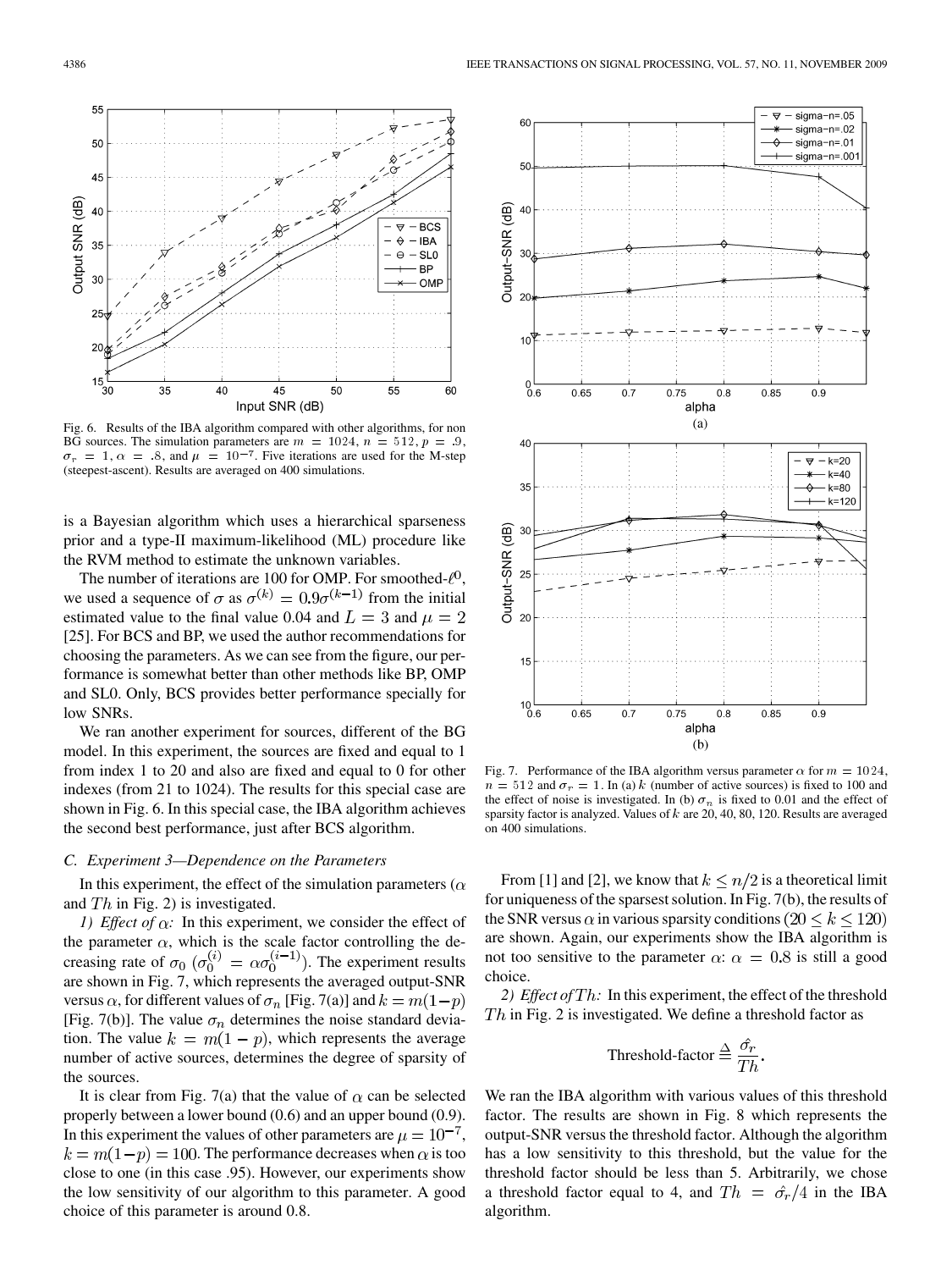

Fig. 8. Effect of the threshold in the IBA algorithm. The simulation parameters are  $m = 1024$ ,  $n = 512$ ,  $p = .9$ ,  $\sigma_r = 1$  and  $\mu = 10^{-7}$ . Results are averaged on 400 simulations.

## *D. Experiment 4—Effect of Sparsity on the Performance*

Here, we experimentally consider the question: How much sparse a source should be to make the decomposition possible? As mentioned before, we have the theoretical limit of  $n/2$  on the maximum number of active sources at each sample (column) of source matrix to insure the uniqueness of the sparsest solution. But most of SCA methods are unable to practically achieve this limit [1].

To be able to measure the effect of sparsity, instead of generating the sources according to BG model  $(2)$ , at each time  $t$ , we activate exactly k entries out of m components of  $s(t)$ , (the column  $t$  of the source matrix). The locations and the values of these  $k$  elements are chosen randomly.  $k$  is related to the sparsity level of the sources, defined as

$$
S\text{parsity-level} \stackrel{\Delta}{=} \frac{k}{n}
$$

where  $k$  is the number of active sources.

Fig. 9 shows the output SNR (averaged on 400 simulations), as a function of sparsity level, for several values of  $\alpha$  and compares the results with other algorithms. It can be seen that the IBA algorithm achieves a good performance especially when the sparsity level is low.

## *E. Experiment 5—Complexity*

In this last experiment, the relative complexity (or speed) of the IBA algorithm is compared to other algorithms. The measure to be used is the "average CPU time" required by each algorithm. More specifically, we plot "average time" versus  $m$ , where  $m$  is the number of sources. The number of mixtures is  $n = 0.5m$ . The various values of m are 128, 256, 512, and 1024. Fig. 10 summarizes the results of average simulation times (on 400 simulation) for recovering the sources at one time step. As we can see, the IBA algorithm has relatively a high complexity, a price paid for its good performance.



Fig. 9. Output-SNR as a function of sparsity level (active sources/ $n$ ) for various algorithms. Simulation parameters are  $m = 1024$ ,  $n = 512$ ,  $\sigma_r = 1$  and  $\sigma_n = 0.01$ . Results are averaged on 400 simulations.



Fig. 10. Average CPU time in seconds versus problem dimension  $(m)$ . For all dimensions  $n = 0.5m$ . The parameters are  $p = .9$ ,  $\sigma_r = 1$  and  $\sigma_n = .01$ . The results are averaged on 400 simulations.

## VII. CONCLUSION

In this paper, we have presented a new IBA algorithm for finding sparse solutions of underdetermined system of linear equations in the context of SCA. This IBA algorithm is based on iterative MAP estimation of the sources. In this paper, the high complexity of Bayesian methods is reduced by an iterative algorithm which resembles the EM algorithm. The M-step is done by a steepest-ascent method. Its step size should be chosen properly for insuring convergence of the steepest-ascent and of the global IBA algorithm. Moreover, the paper includes the convergence analysis of the algorithm and the convergence proof to the true optimum solution. Experimental results show the IBA algorithm has a low sensitivity to the simulation parameters, and achieves good performance, although not the best, compared with other algorithms especially BCS, which is currently the best algorithm, both for accuracy and speed. Future works includes improvement of Bayesian algorithms, by explicitly taking into account the noise for achieving performance as optimum as possible.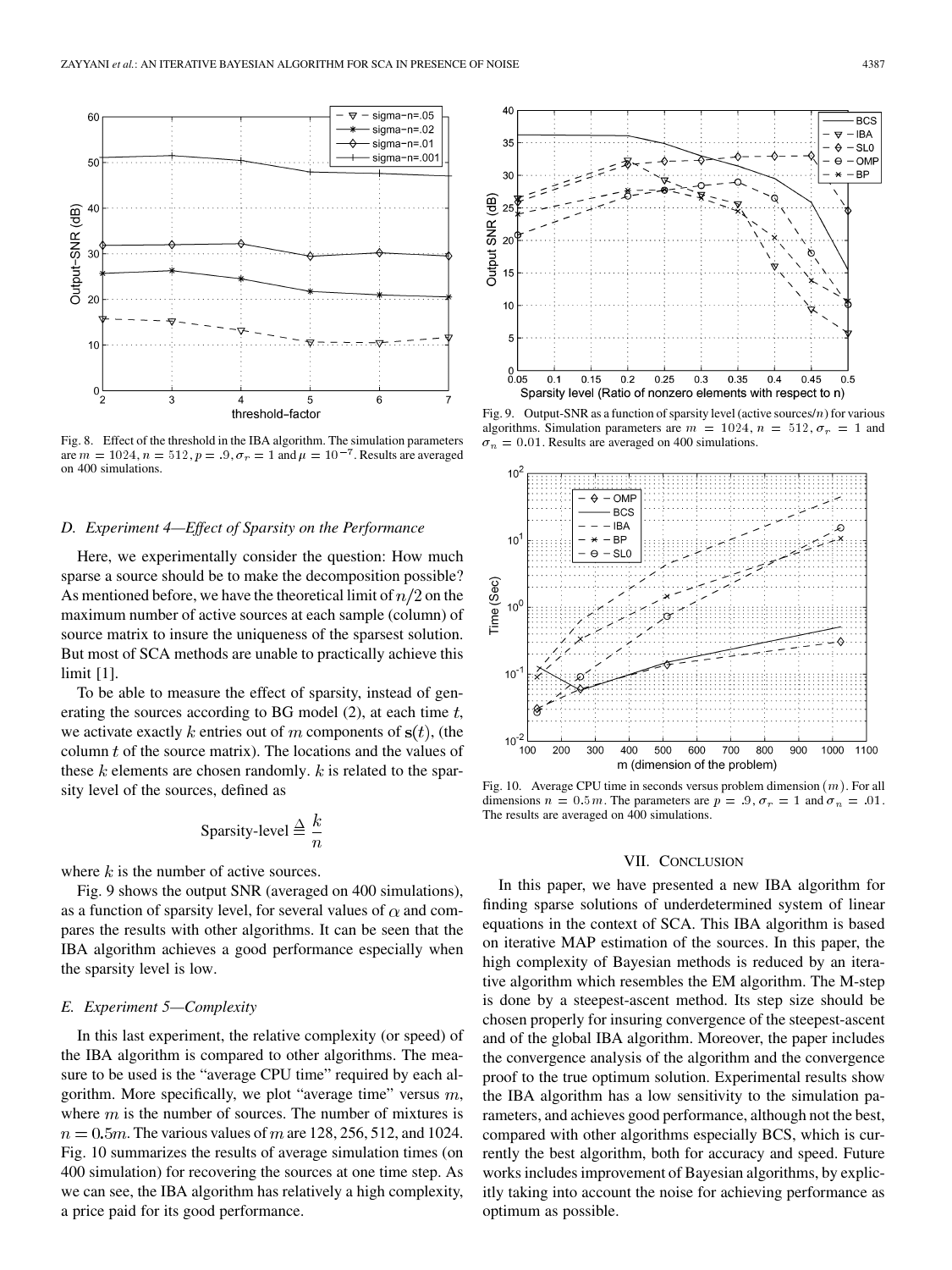# APPENDIX I DERIVATION OF THE STEEPEST-ASCENT

From (28), we have

$$
\frac{\partial L(\mathbf{q})}{\partial \mathbf{q}} = \frac{\partial}{\partial \mathbf{q}} \sum_{i=1}^{m} \log (p(q_i)) - \frac{1}{2\sigma_n^2} \frac{\partial}{\partial \mathbf{q}} (\mathbf{x} - \mathbf{A} \mathbf{Q} \hat{\mathbf{r}})^T (\mathbf{x} - \mathbf{A} \mathbf{Q} \hat{\mathbf{r}}).
$$
\n(57)

We define  $\mathbf{g}(\mathbf{q}) \stackrel{\Delta}{=} -\sigma_0^2(\partial/\partial \mathbf{q}) \sum_{i=1}^m \log(p(q_i))$  and  $\mathbf{n}(\mathbf{q}) \stackrel{\Delta}{=}$  $(\mathbf{x} - \mathbf{A} \mathbf{Q} \hat{\mathbf{r}})^T (\mathbf{x} - \mathbf{A} \mathbf{Q} \hat{\mathbf{r}})$ . With these definitions the scalar function  $q(q_i)$  and the  $\mathbf{n}(\mathbf{q})$  (with omitting the constant terms) can be computed as

$$
g(q_i) = \frac{pq_i \exp\left(\frac{-q_i^2}{2\sigma_0^2}\right) + (1-p)(q_i - 1)\exp\left(\frac{-(q_i - 1)^2}{2\sigma_0^2}\right)}{p \exp\left(\frac{-q_i^2}{2\sigma_0^2}\right) + (1-p)\exp\left(\frac{-(q_i - 1)^2}{2\sigma_0^2}\right)}
$$
(58)

$$
n(q) = -2x^T A Q \hat{r} + \hat{r}^T Q A^T A Q \hat{r}.
$$
 (59)

With the definitions  $C \stackrel{\Delta}{=} A^T A$ ,  $n_1(q) \stackrel{\Delta}{=} -2x^T A Q \hat{r}$  and  $n_2(q) \stackrel{\Delta}{=} \hat{r}^T Q C Q \hat{r}$ , we can write

$$
\frac{\partial n_1(\mathbf{q})}{\partial \mathbf{q}} = \text{diag}(-2\mathbf{x}^T \mathbf{A}).\hat{\mathbf{r}} \tag{60}
$$

If we define  $\mathbf{W} \stackrel{\Delta}{=} \mathbf{Q} \hat{\mathbf{r}}$  (*m* × 1 vector) then  $\mathbf{n}_2(\mathbf{q}) = \mathbf{W}^T \mathbf{C} \mathbf{W}$ and so we have

$$
\frac{\partial \mathbf{n}_2(\mathbf{q})}{\partial q_i} = \sum_{j=1}^m \frac{\partial \mathbf{n}_2(\mathbf{q})}{\partial W_j} \frac{\partial W_j}{\partial q_i}.
$$
(61)

From the vector derivatives, we have  $(\partial n_2(q)/\partial W)$  =  $2CW \triangleq d$ . And from the definition of W we get  $(\partial W_j/\partial q_i) = \hat{r}_i \delta_{ij}$ . So (61) is converted to  $(\partial \mathbf{n}_2(\mathbf{q})/\partial q_i) =$  $\sum_{j=1}^{m} d_j \hat{r}_i \delta_{ij} = \hat{r}_i d_i$ . So the vector form of (61) is equal to

$$
\frac{\partial \mathbf{n}_2(\mathbf{q})}{\partial \mathbf{q}} = \text{diag}(\mathbf{d}) . \hat{\mathbf{r}}.
$$
 (62)

From (60), (62),  $n(q) = n_1(q) + n_2(q)$  and definitions of vectors  $d$  and  $C$ , we can write

$$
\frac{\partial \mathbf{n}(\mathbf{q})}{\partial \mathbf{q}} = 2 \text{diag}(\mathbf{A}^T \mathbf{A} \mathbf{Q} \hat{\mathbf{r}} - \mathbf{A}^T \mathbf{x}).\hat{\mathbf{r}}.
$$
 (63)

Finally, (63), (57), (30) with the definitions of  $n(q)$  and  $g(q)$ yields the steepest-ascent iteration (31).

# APPENDIX II MAP ESTIMATION OF PARAMETERS

To compute the MAP estimate of  $\sigma_r$ , assuming the other parameters are known, we should maximize the posterior probability  $p(\sigma_r|\hat{\mathbf{r}}, \hat{\mathbf{q}}, \hat{\sigma}_n, \hat{p}, \mathbf{x}) \equiv p(\sigma_r)p(\hat{\mathbf{r}}|\sigma_r)$ . We do not impose any prior information about  $\sigma_r$ . So, the MAP estimation of  $\sigma_r$ should maximize  $p(\hat{\mathbf{r}}|\sigma_r)$ . This distribution is equal to

$$
p(\hat{\mathbf{r}}|\sigma_r) = \left(2\pi\sigma_r^2\right)^{-\frac{m}{2}} \exp\left(\frac{-1}{2\sigma_r^2}\hat{\mathbf{r}}^T\hat{\mathbf{r}}\right). \tag{64}
$$

Differentiating the above equation with respect to  $\sigma_r$ , the MAP estimate of  $\sigma_r$  is

$$
\hat{\sigma}_{r,\text{MAP}}^2 = \frac{1}{m} ||\mathbf{r}||_2^2.
$$
 (65)

To compute the MAP estimate of  $\sigma_n$ , assuming the other parameters are known, we must maximize the posterior probability  $p(\sigma_n|\hat{\mathbf{q}}, \hat{\mathbf{r}}, \hat{\sigma_r}, \hat{p}, \mathbf{x}) \equiv p(\mathbf{x}|\sigma_n, \hat{\mathbf{r}}, \hat{\mathbf{q}}) = p_n(\mathbf{x} - \mathbf{A}\hat{\mathbf{Q}}\hat{\mathbf{r}})$ . This probability distribution is equal to

$$
p_n(\mathbf{x} - \mathbf{A}\hat{\mathbf{Q}}\hat{\mathbf{r}}) = (2\pi\sigma_n^2)^{-\frac{n}{2}} \exp\left(\frac{-1}{2\sigma_n^2}(\mathbf{x} - \mathbf{A}\hat{\mathbf{Q}}\hat{\mathbf{r}})^T(\mathbf{x} - \mathbf{A}\hat{\mathbf{Q}}\hat{\mathbf{r}})\right).
$$
(66)

Differentiating the above equation with respect to  $\sigma_n$  yields to the following equation:

$$
\hat{\sigma}_{n,\text{MAP}}^2 = \frac{\|\mathbf{x} - \mathbf{A}\hat{\mathbf{s}}\|_2^2}{n}.\tag{67}
$$

Finally, to calculate the MAP estimate of  $p$ , assuming the other parameters are known, the posterior probability  $p(p|\hat{\mathbf{q}}, \hat{\mathbf{r}}, \hat{\sigma}_r, \hat{\sigma}_n, \mathbf{x})$  should be maximized. This probability is equivalent to  $p(\hat{q}|p)p(x|\hat{q}, \hat{r}, \hat{\sigma}_n)$  in which only the term  $p(\hat{q}|p)$ depends on p. Differentiating  $p(\hat{\mathbf{q}}|p) = p^{(m-n_a)}(1-p)^{n_a}$ with respect to  $p$  and setting it to zero, results in the following estimate of  $p$ :

$$
\hat{p}_{\rm MAP} = \frac{m - n_a}{m} = \frac{\|\mathbf{q}\|_0}{m}.
$$
\n(68)

#### APPENDIX III DERIVING INEQUALITY

For calculating the first term of  $(41)$  B  $\triangleq$ , we define where  $\pi_1 \triangleq p$  and  $\pi_2 \triangleq 1 - p$  and  $g_i(q_i) = (1/\sigma_0\sqrt{2\pi}) \exp((- (q_i - m_i)^2/2\sigma_0^2))$ . Based on (22), we selected the two variances equal to  $\sigma_0$  and  $m_1 = 0$ and  $m_2 = 1$ . Then we will have

$$
B = \sum_{i=1}^{m} \log \left\{ \frac{\sum_{j} \pi_{j} g_{j}(q_{k,i} + \mu c_{k,i})}{\sum_{j} \pi_{j} g_{j}(q_{k,i})} \right\}
$$
  

$$
B = \sum_{i=1}^{m} \log \left\{ \frac{\sum_{j} \pi_{j} g_{j}(q_{k,i}) \exp \left( \frac{-\mu^{2} c_{k,i}^{2} - 2\mu c_{k,i}(q_{k,i} - m_{j})}{2\sigma_{0}^{2}} \right)}{\sum_{j} \pi_{j} g_{j}(q_{k,i})} \right\}
$$
(69)

where  $c_{k,i}$  is ith element of  $c_k$ . By defining  $r_i(q_{k,i}) \equiv$  $(\pi_j g_j(q_{k,i})/\sum_j \pi_j g_j(q_{k,i}))$  (note that  $0 < r_j(q_{k,i}) < 1$ ) and by considering the concavity of the logarithm function, we can write

$$
B = \sum_{i=1}^{m} \log \left\{ \sum_{j=1}^{2} r_j(q_{k,i}) \times \exp \left( \frac{-\mu^2 c_{k,i}^2 - 2\mu c_{k,i}(q_{k,i} - m_j)}{2\sigma_0^2} \right) \right\}
$$
  

$$
\geqslant \sum_{i=1}^{m} \sum_{j=1}^{2} \frac{r_j(q_{k,i})}{2\sigma_0^2} \left[ -\mu^2 c_{k,i}^2 - 2\mu c_{k,i}(q_{k,i} - m_j) \right]. \tag{70}
$$

After some simplifications, the lower bound of  $B$  in (70) becomes

$$
C \stackrel{\Delta}{=} \sum_{i=1}^{m} -\mu^2 c_{k,i}^2 \frac{\gamma_{k,i}}{2q_{k,i}} + \sum_{i=1}^{m} -\mu c_{k,i} \gamma_{k,i} + \sum_{i=1}^{m} \mu c_{k,i} \frac{r_2(q_{k,i})}{\sigma_0^2}
$$
\n(71)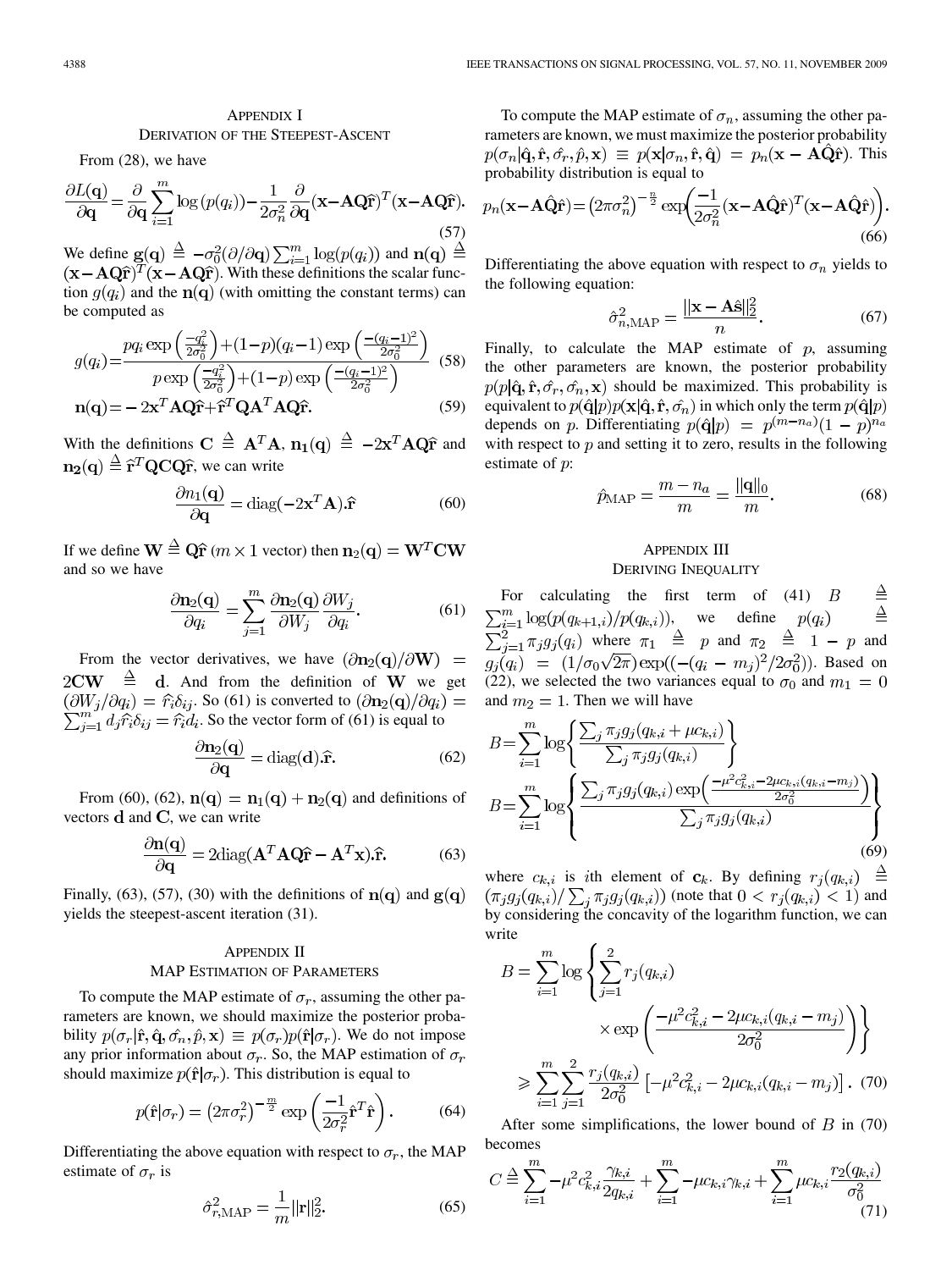where  $\gamma_{k,i} \equiv q_{k,i} \sum_{i=1}^{2} (r_i(q_{k,i})/\sigma_0^2)$ . We know that . So we have

$$
c_i = \frac{-1}{2\sigma_n^2} \frac{\partial}{\partial q_i} (\mathbf{x} - \mathbf{A}\mathbf{s})^T (\mathbf{x} - \mathbf{A}\mathbf{s}) + \frac{\partial}{\partial q_i} \left( \sum_{i=1}^m \log \sum_{j=1}^2 \Pi_j p_j(q_i) \right)
$$
(72)

where  $c_i$  is the *i*th element of **c**. If we define and  $M = \sum_{i=1}^{m} \log \sum_{i=1}^{2} \pi_i g_i(q_i)$ , then we can write  $(\partial N/\partial q_i) = (\partial N/\partial s_i)(\partial s_i/\partial q_i) = [2\mathbf{A}^T(\mathbf{A}\mathbf{s} - \mathbf{x})]_i r_i$ . Moreover, we have

$$
\frac{\partial M}{\partial q_i} = \frac{\pi_1 \frac{d}{dq_i} g_1(q_i) + \pi_2 \frac{d}{dq_i} g_2(q_i)}{\sum_{j=1}^2 \pi_j g_j(q_i)}.
$$
(73)

After some simplifications, we have

$$
\frac{\partial M}{\partial q_i} = -q_i \sum_{j=1}^2 \frac{r_j(q_i)}{\sigma_0^2} + \frac{r_2(q_i)}{\sigma_0^2} \tag{74}
$$

Therefore, we have

$$
\mathbf{c}_k = -\mathbf{z}_k - \boldsymbol{\gamma}_k + \frac{\mathbf{r}_2(\mathbf{q}_k)}{\sigma_0^2} \tag{75}
$$

where  $\mathbf{r}_2(q) = [r_2(q_1), r_2(q_2), \dots, r_2(q_m)]^T$  and  $r_2(q_i) \triangleq$  $(\pi_2 g_2(q_i)/\sum_i \pi_2 g_2(q_i))$  and  $z_i \stackrel{\Delta}{=} (1/2\sigma_n^2)[2\mathbf{A}^T(\mathbf{A}\mathbf{s}-\mathbf{x})]_i r_i$ and  $\gamma_i \triangleq q_i \sum_{j=1}^2 (r_j(q_i)/\sigma_0^2)$ . Finally, the lower bound C in (71) can be simplified as

$$
C = -\mu^2 \mathbf{c}_k^T \mathbf{R} \mathbf{c}_k - \mu \mathbf{c}_k^T \boldsymbol{\gamma}_k + \frac{\mu}{\sigma_0^2} \mathbf{c}_k^T \mathbf{r}_2(\mathbf{q}_k) \qquad (76)
$$

where  $\mathbf{R} \equiv \text{diag}(\sum_{i=1}^{2} (r_i(q_{k,i})/2\sigma_0^2)) = \text{diag}(\boldsymbol{\gamma}_{k,i}/2q_{k,i}).$ From (41), (69), (70), (71), and (76), we have

$$
\mathbf{L}(\mathbf{q}_{k+1}) - L(\mathbf{q}_k) \ge -\mu^2 \mathbf{c}_k^T \mathbf{R} \mathbf{c}_k - \mu \mathbf{c}_k^T \boldsymbol{\gamma}_k + \frac{\mu}{\sigma_0^2} \mathbf{c}_k^T \mathbf{r}_2(\mathbf{q}_k)
$$

$$
-\frac{\mu^2}{2\sigma_n^2} \mathbf{r}^T \mathbf{C}_k \mathbf{H} \mathbf{C}_k \mathbf{r} - \frac{\mu}{2\sigma_n^2} \left(2 \mathbf{s}_k^T \mathbf{H} - \mathbf{b}\right) \mathbf{C}_k \mathbf{r}.
$$
 (77)

Because of the definition of  $z_i$  and H and with some manipulation the last term in the above equation  $(\mu/2\sigma_n^2)(2s_k^T\mathbf{H}$ **i**b)**C**<sub>k</sub>**r** is simplified as  $\mu z_k^T$ **c**<sub>k</sub>. Replacement  $\gamma_k = -c_k - z_k +$  $(r_2(q_k)/\sigma_0^2)$  from (75) into (77), results in (42).

#### ACKNOWLEDGMENT

The authors would like to thank the anonymous reviewers for their fruitful comments and suggestions.

#### **REFERENCES**

- [1] D. L. Donoho, "For most large underdetermined systems of linear equations the minimal  $l<sup>1</sup>$ -norm solution is also the sparsest solution," *Comm. Pure Appl. Math*, vol. 59, no. 6, pp. 797–829, 2006.
- [2] R. Gribonval and M. Nielsen, "Sparse representations in unions of bases," *IEEE Trans. Inf. Theory*, vol. 49, no. 12, pp. 3320–3325, Dec. 2003.
- [3] M. Zibulevsky and B. A. Pearlmutter, "Blind source separation by sparse decomposition in a signal dictionary," *Neural Comput.*, vol. 13, no. 4, pp. 863–882, 2001.
- [4] D. L. Donoho, M. Elad, and V. Temlyakov, "Stable recovery of sparse overcomplete representations in the presence of noise," *IEEE Trans. Inf. Theory*, vol. 52, no. 1, pp. 6–18, Jan. 2006.
- [5] M. Davies and N. Mitianoudis, "Simple mixture model for sparse overcomplete ICA," in *Proc. Inst. Electr. Eng.—Vis. Image Signal Process.*, Feb. 2004, pp. 35–43.
- [6] Y. Q. Li, S. Amari, A. Cichocki, D. W. C. Ho, and S. Xie, "Underdetermined blind source separation based on sparse representation," *IEEE Trans. Signal Process.*, vol. 54, no. 2, pp. 423–437, Feb. 2006.
- [7] P. G. Georgiev, F. J. Theis, and A. Cichocki, "Sparse component analysis and blind source separation of underdetermined mixtures," *IEEE Trans. Neural Netw.*, vol. 16, pp. 992–996, Jul. 2005.
- [8] R. Gribonval and S. Lesage, "A survey of sparse component analysis for blind source separation: Principles, perspectives, and new challenges," in *Proc. Eur. Symp. Artificial Neuran Networks (ESANN)*, Apr. 2006, pp. 323–330.
- [9] S. S. Chen, D. L. Donoho, and M. A. Saunders, "Atomic decomposition by basis pursuit," *SIAM J. Sci. Comput.*, vol. 20, no. 1, pp. 33–61, 1999.
- [10] J. L. Stark, M. Elad, and D. Donoho, "Image decomposition via the combination of sparse representations and a variational approach," *IEEE Trans. Image Process.*, vol. 14, no. 10, pp. 1570–1582, Oct. 2005.
- [11] M. Elad, R. Goldenberg, and R. Kimmel, "Low bit-rate compression of facial images," *IEEE Trans. Image Process.*, vol. 16, no. 9, pp. 2379–2383, Sep. 2007.
- [12] M. Elad and M. Aharon, "Image denoising via sparse and redundant representations over learned dictionaries," *IEEE Trans. Image Process.*, vol. 15, no. 12, pp. 3736–3745, 2006.
- [13] O. G. Guleryuz, "Nonlinear approximation based image recovery using adaptive sparse reconstructions and iterated denoising—Part I: Theory," *IEEE Trans. Image Process.*, vol. 15, no. 3, pp. 539–554, Mar. 2006.
- [14] E. J. Candès and T. Tao, "Decoding by Linear Programming," *IEEE Trans. Inf. Theory*, vol. 51, no. 12, pp. 4203–4215, Dec. 2005.
- [15] M. Akcakaya and V. Tarokh, "On sparsity, redundancy and quality of frame representations," in *Proc. Int. Symp. Inf. Theory (ISIT)*, Jun. 2007, pp. 951–955.
- [16] H. Zayyani, M. Babaie-zadeh, and C. Jutten, "Decoding real-field codes by an iterative Expectation-Maximization (EM) algorithm," in *Proc. IEEE Int. Conf. Acoustics, Speech, Signal Processing (ICASSP)*, Apr. 2008, pp. 3169–3172.
- [17] D. L. Donoho, "Compressed sensing," *IEEE Trans. Inf. Theory*, vol. 52, no. 4, pp. 1289–1306, Apr. 2006.
- [18] T. Blumensath and M. Davis, "Compressed sensing and source separation," in *Proc. IEEE Int. Conf. Acoustics (ICA)*, Sep. 2007, pp. 341–348.
- [19] L. Vielva, D. Erdogmus, and C. Principe, "Underdetermined blind source separation using a probabilistic source sparsity model," in *Proc. IEEE Int. Conf. Acoustics (ICA)*, 2001, pp. 675–679.
- [20] C. Fevotte and S. J. Godsill, "A Bayesian approach for blind separation of sparse sources," *IEEE Trans. Speech Audio Process.*, vol. 14, no. 6, pp. 2174–2188, Nov. 2006.
- [21] I. F. Gorodnitski and B. D. Rao, "Sparse signal reconstruction from limited data using FOCUSS: A re-weighted norm minimization algorithm," *IEEE Trans. Signal Process.*, vol. 45, no. 3, pp. 600–616, Mar. 1997.
- [22] M. Babaie-Zadeh, C. Jutten, and A. Mansour, "Sparse ICA via clusterwise PCA," *Neurocomput.*, vol. 69, pp. 1458–1466, Aug. 2006.
- [23] A. A. Amini, M. Babaie-Zadeh, and C. Jutten, "A fast method for sparse component analysis based on iterative detection-projection," in *MaxEnt'06, AIP Conf. Proc.*, 2006, vol. 872, pp. 123–130.
- [24] H. Zayyani, M. Babaie-Zadeh, and C. Jutten, "Source estimation in noisy sparse component analysis," in *Proc. 15th Int. Conf. Digital Signal Processing (DSP)*, Jul. 2007, pp. 219–222.
- [25] G. H. Mohimani, M. Babaie-Zadeh, and C. Jutten, "A fast approach for overcomplete sparse decomposition based on smoothed  $\ell^{\hat{0}}$  norm," *IEEE Trans. Signal Process.*, vol. 57, no. 1, pp. 289–301, Jan. 2009.
- [26] G. H. Mohimani, M. Babaie-zadeh, and C. Jutten, "Fast sparse representation based on smoothed  $\ell^0$ -norm," in *Proc. IEEE Int. Conf. Acoustics (ICA)*, Sep. 2007, pp. 389–396.
- [27] H. Zayyani, M. Babaie-Zadeh, G. H. Mohimani, and C. Jutten, "Sparse component analysis in presence of noise using an iterative EM-MAP algorithm," in *Proc. IEEE Int. Conf. Acoustics (ICA)*, Sep. 2007, pp. 438–445.
- [28] S. Mallat and Z. Zhang, "Matching pursuits with time-frequency dictionaries," *IEEE Trans. Signal Process.*, vol. 41, no. 12, pp. 3397–3415, Dec. 1993.
- [29] M. Lewicki and T. J. Sejnowski, "Learning overcomplete representations," *Neural Comput.*, vol. 12, pp. 337–365, 2000.